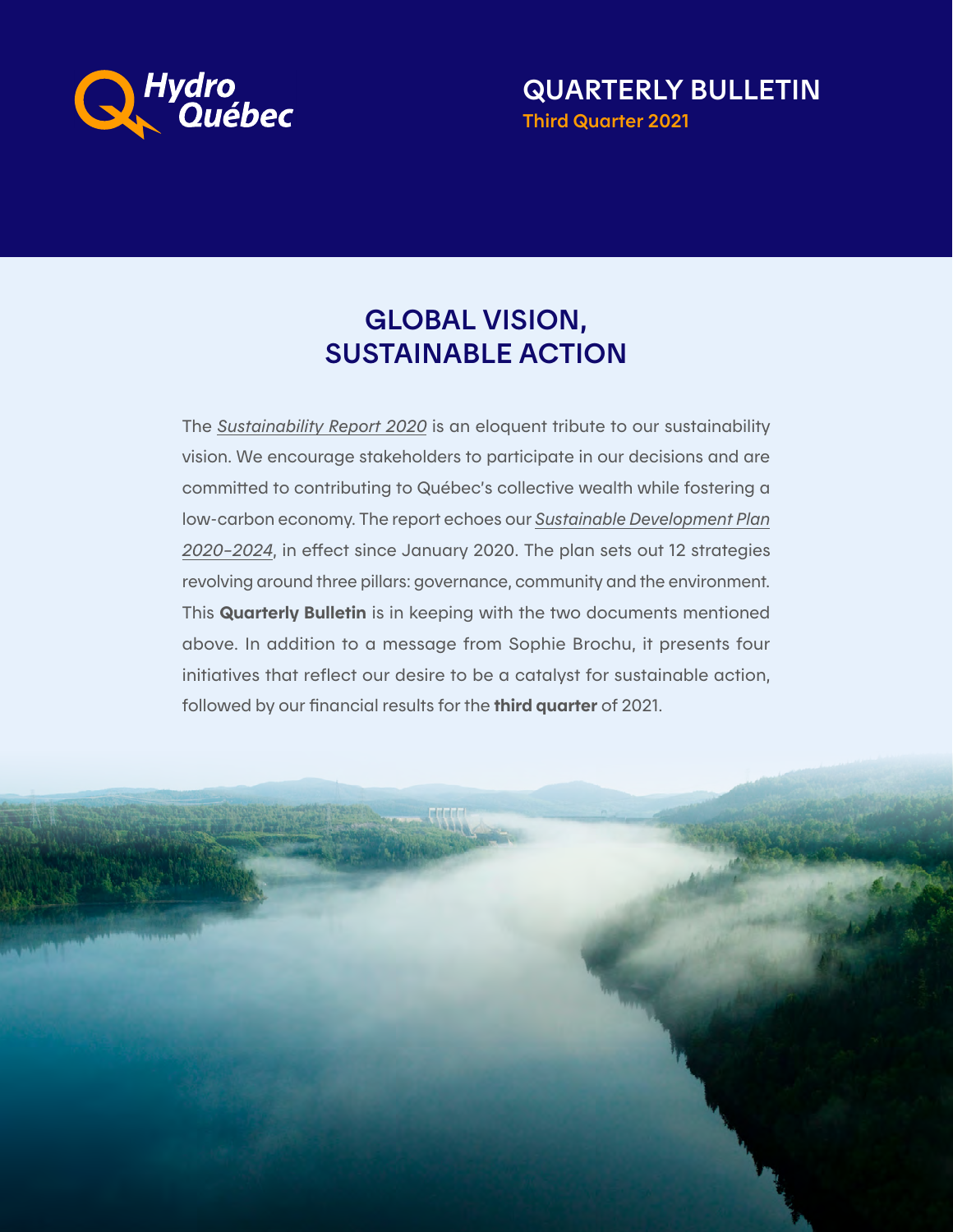## INSPIRING RESULTS



Sophie Brochu President and Chief Executive Officer

For the third quarter of 2021, Hydro-Québec posted net income of \$448 million, an increase of \$245 million over the \$203 million recorded a year earlier. On the Québec market, net electricity sales were up \$155 million compared to the same period in 2020, essentially because electricity sales rose by \$146 million. On markets outside Québec, net electricity exports totaled \$342 million, comparable to \$357 million a year ago.

When Hydro-Québec launched the [Collective](http://collectiveenergy.ca)  [Energy public consultation](http://collectiveenergy.ca) (collectiveenergy.ca) last April, we were very excited at the prospect of asking Quebecers to weigh in on the province's energy future.

The response was overwhelming. Nearly 27,000 people from across Québec took the time to participate, and over 15,000 ideas were submitted! These are already helping to shape our upcoming Strategic Plan, which is currently in preparation.

In light of the response to our Collective Energy initiative, it is clear to me that more than ever before, Quebecers want to take control of their energy future. I also sense that they are extremely proud and motivated to do what it takes to ensure that the future reflects the dreams and aspirations of Québec society as a whole, whose efforts have contributed to the development of local hydropower resources.

#### Previous page:

Rivière Manicouagan, near Jean-Lesage generating station.

Thanks to the hydroelectricity we inherited from our predecessors—to which more wind power, along with solar energy and hydrogen, will soon

be added—future generations both within and outside our borders will be able to count on a sustainable energy supply.

I'm also delighted to report that, last September, New York State authorities selected the Champlain Hudson Power Express (CHPE) project we submitted with our partner Transmission Developers to deliver clean hydropower into the heart of New York City as of 2025. It was a bold choice, and also a huge first step toward the decarbonization of North America's largest city.

Our New England Clean Energy Connect (NECEC) project, designed to supply clean energy to Massachusetts and Maine, got underway in January 2021 after receiving all required authorizations and permits from the competent regulatory authorities. On November 2, however, the citizens of Maine voted in favor of a referendum initiative to halt the project. Hydro-Québec has obtained intervenor status in the lawsuit filed by its U.S. partner to have their rights upheld, so as to be able to proceed with this major decarbonization initiative.

Now more than ever, Hydro-Québec is determined to put its energy to work in order to build a better tomorrow for Québec and its neighbors.

Sophie Brochu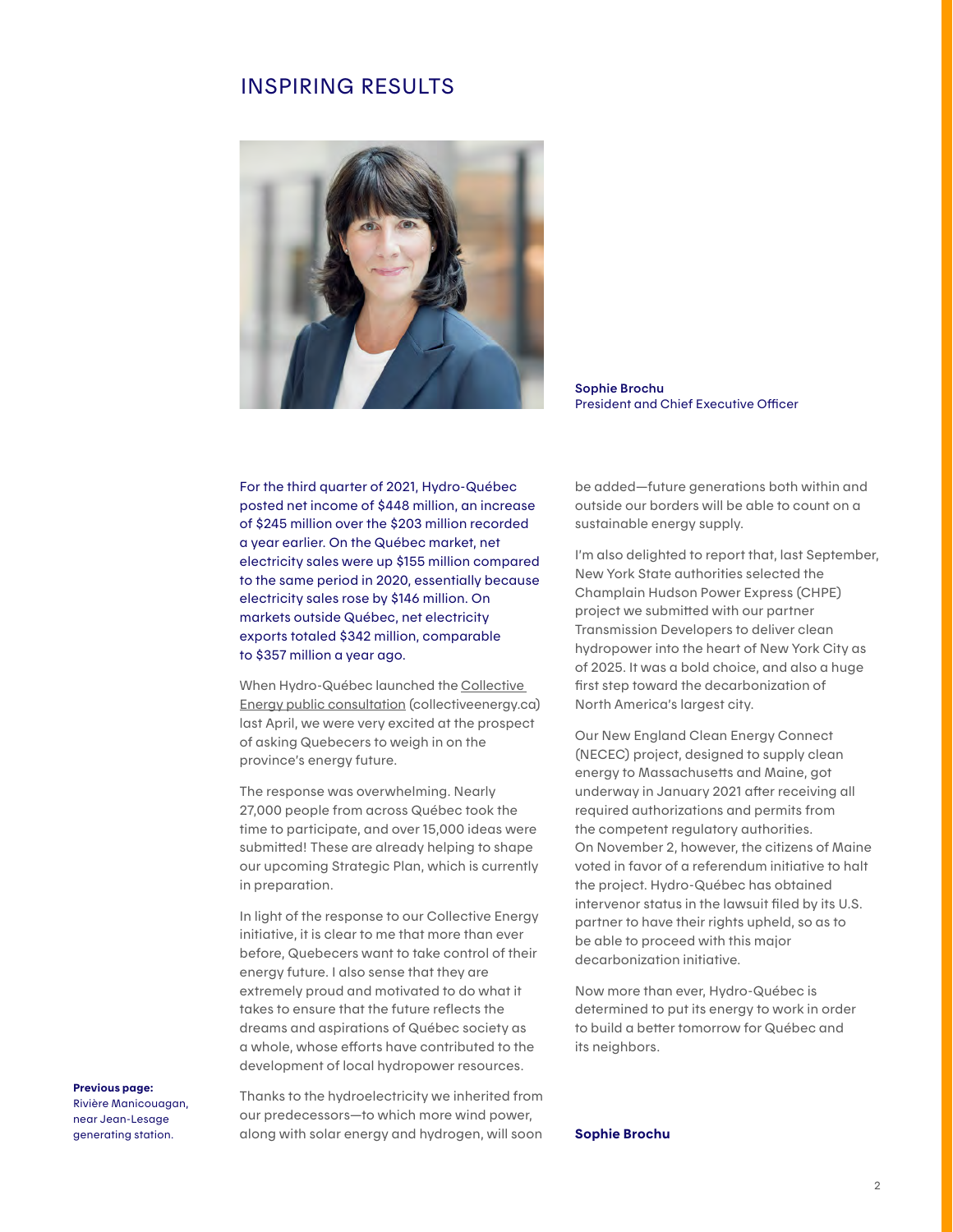## OUR SUSTAINABLE DEVELOPMENT INITIATIVES

## **Environment**

Strategy 9 – Work toward decarbonizing all of our business activities and markets



## A partnership to decarbonize the heating of buildings

In a bid to reduce greenhouse gas (GHG) emissions associated with heating residential, commercial and institutional buildings, Hydro-Québec and Énergir announced a partnership that will help reduce natural gas consumption among participating customers by close to 70%.

In concrete terms, the partnership aims to replace systems fueled solely by natural gas with dual-energy systems so that buildings can be heated with electricity most of the time, with natural gas being used only in cold weather.

Heating buildings with electricity puts significant pressure on Hydro-Québec's power system during winter peak periods. Dual-energy systems that use electricity as the main energy source and natural gas as an auxiliary source are very helpful when it comes to meeting electricity demand during such peaks.

The increased use of electricity for heating the buildings involved will also help the Québec government reach the decarbonization objective set out in its *2030 Plan for a Green Economy*. This plan aims to reduce GHG emissions by 37.5% by 2030 compared to 1990 levels. Resorting to dual energy to electrify buildings should reduce GHGs by 540,000 tonnes of CO<sub>2</sub> equivalent by 2030.

The partnership agreement has been submitted to the Régie de l'énergie, which will review it and, if needed, establish a new dual-energy rate for the customers involved.

## **Environment**

Strategy 9 – Work toward decarbonizing all of our business activities and markets



#### Hydro-Québec will help decarbonize New York

In September, New York State authorities announced that they had selected the proposal submitted by Hydro-Québec and its partner, Transmission Developers, to deliver 1,250 megawatts (MW) of green energy. That's enough to supply over one million New York homes!

Known as the Champlain Hudson Power Express (CHPE), the project involves delivering 100% renewable hydropower from Québec to the heart of New York City via a new transmission line to be built by Transmission Developers and commissioned in 2025. This line will span close to 545 km between the Canada–U.S. border and New York City and has already obtained all required approvals from the American authorities.

The request for proposals was launched by New York State following the adoption, a few years ago, of environmental laws requiring that the electricity used on its territory be 70% renewable by 2030 and 100% renewable by 2040.

Overall, the 25-year agreement to be signed by the three parties will help reduce annual GHG emissions in the New York City metropolitan area by about 3.9 million tonnes, which is equivalent to removing about 45% of cars from the city's streets.

In Québec, a transmission line approximately 60 km long will be built between Hertel substation in La Prairie and an interconnection point in the Rivière Richelieu at the Canada– U.S. border. As part of the project, Hydro-Québec also entered into a partnership with the Mohawk Council of Kahnawà:ke under which the community will become a joint owner of the line.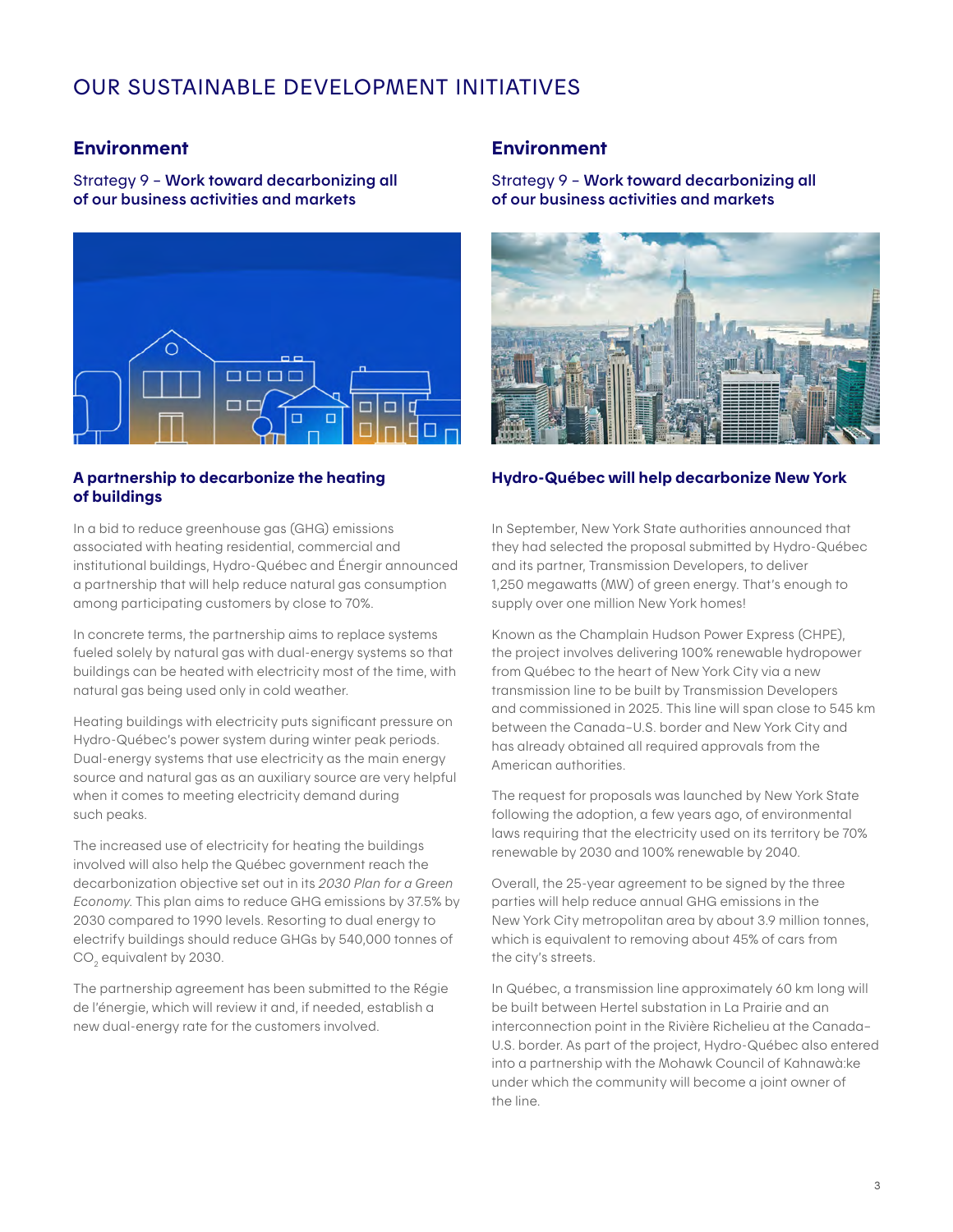## **Community**

Strategy 8 – Take steps to include Indigenous peoples and encourage their input into our development



## The quality of our business relations with Indigenous peoples

At the Canadian Council for Aboriginal Business gala, held in September, Hydro-Québec obtained Silver certification under the Progressive Aboriginal Relations (PAR) program.

This certification recognizes the efforts we have made to improve our relations with Indigenous communities, including:

- Providing a workplace that is open and receptive to Indigenous employees
- Being an excellent business partner for Indigenous companies
- Offering electricity services that meet the expectations of our Indigenous customers
- Acting as a company that is intent on ensuring that its facilities and activities integrate into Indigenous territories

Our participation in the PAR program helps to develop sustainable, mutually beneficial partnerships with Indigenous communities and nations, based on respect for values and cultures. The initiatives implemented in this regard reflect our desire to be an open and inclusive company in all of our daily operations.

We signed our first agreements with Indigenous communities in Québec just over 40 years ago, as part of the vast Baie-James hydropower development project. In the subsequent four decades, we have entered into over 40 additional agreements with five Indigenous nations regarding various power generation and transmission projects. We have learned a great deal from our Indigenous partners in that time and are proud of the know-how we have acquired.

## **Governance**

Strategy 1 – Make sustainability principles integral to our governance, operations and projects



#### Our corporate culture recognized

In 2021, Hydro-Québec once again earned recognition for its sustainable practices by coming in first in *Corporate Knights* magazine's ranking of Canada's Best 50 Corporate Citizens. This annual rating shines a light on the responsible business practices of corporations that place environmental, social and economic issues at the heart of their activities.

Over the past year, Hydro-Québec has distinguished itself in several regards, including water consumption, taxes paid, diversity within the management team and Board of Directors, clean investments and clean revenue, i.e., revenue derived from products and services with a positive impact on society and the environment.

Given the nature of our activities, we play a crucial role regarding social responsibility and sustainable development. We work closely with local and Indigenous communities and constantly seek to foster diversity within our workforce. Moreover, thanks to the enthusiastic participation of a large number of Quebecers in our Collective Energy initiative, we'll be able to seize promising opportunities to support the energy transition.

Hydro-Québec placed fifth in last year's ranking, came in second in 2019, and clinched first place in 2018.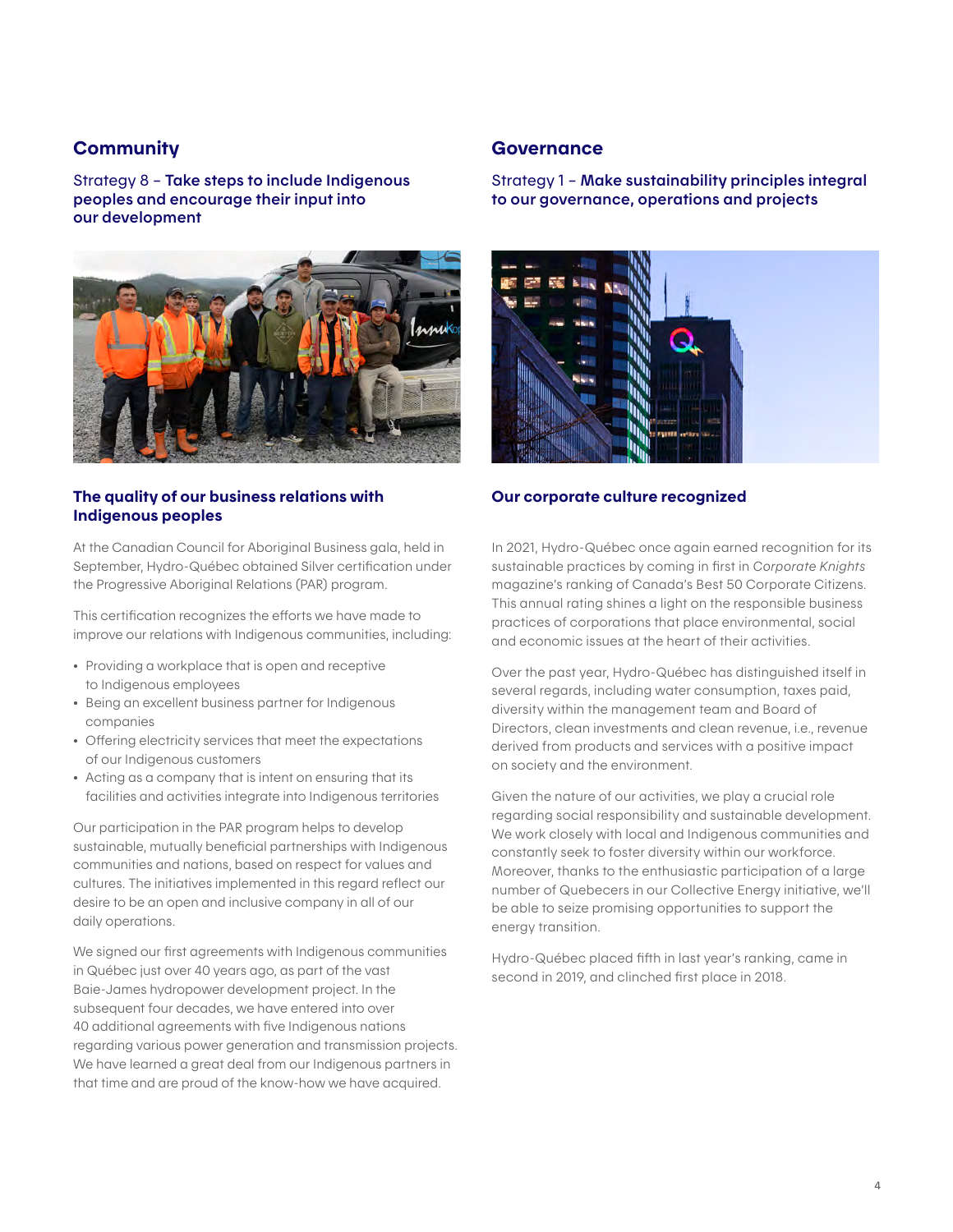## FINANCIAL RESULTS

# Third Quarter 2021 KEY FIGURES

\$448 million 121% 个

Net Income

# \$1,137 million

30%

**Investments** 

36.9 TWh

5% Electricity Sales in Québec

9.3 TWh 8%

Net Exports

# First Three Quarters of 2021 KEY FIGURES

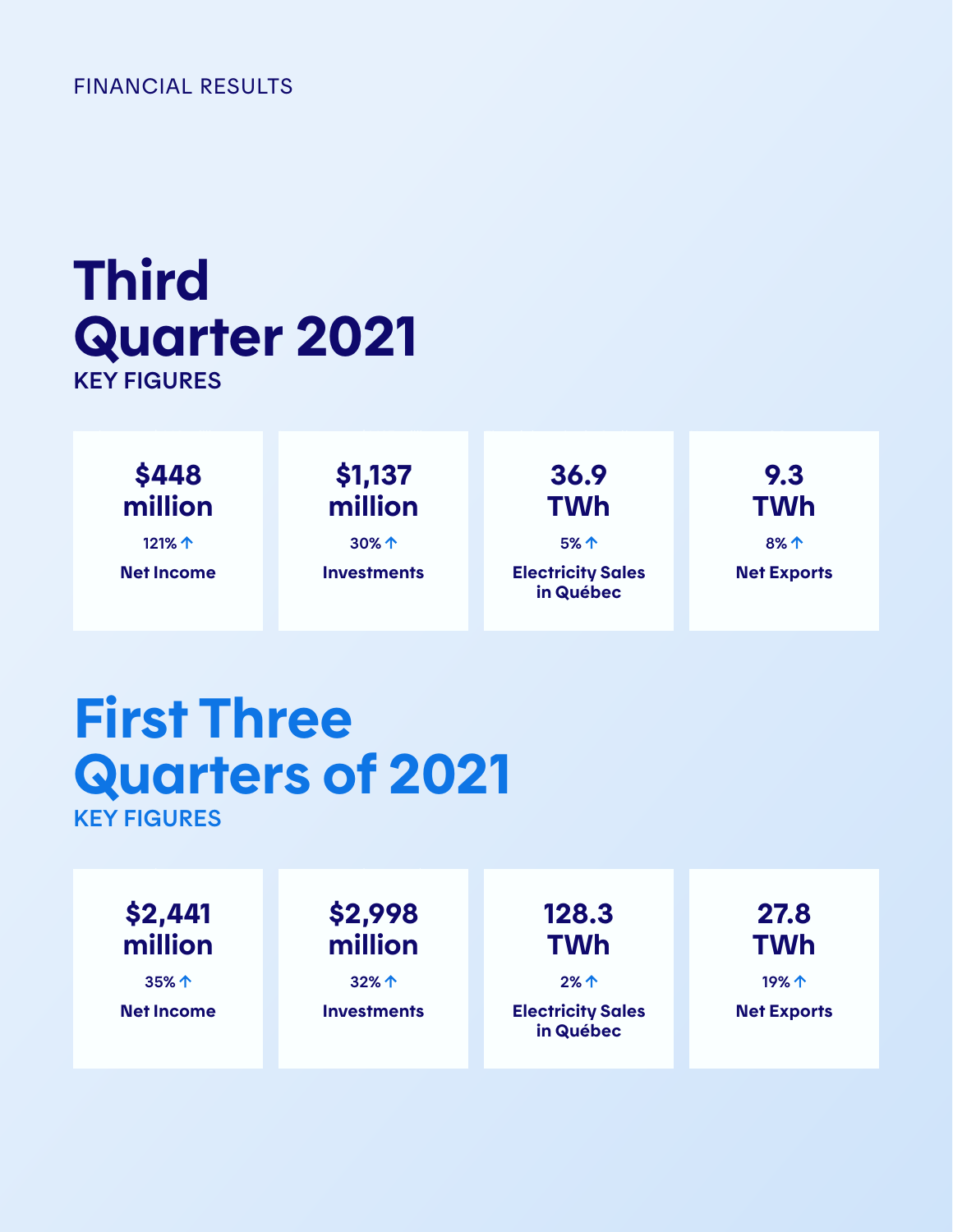## Management's Discussion and Analysis

#### Summary of third-quarter results

For the third quarter of 2021, Hydro-Québec posted net income of \$448 million, an increase of \$245 million over the \$203 million recorded a year earlier.

On the Québec market, net electricity sales rose by \$155 million compared to the same period in 2020, essentially because electricity sales grew by \$146 million under the combined effect of two main factors. Baseload demand in all business customer segments increased by 1.9 TWh, in particular on account of the resumption of many economic activities as public health measures were eased. An increase in aluminum prices, which have an impact on revenue from special contracts with certain large industrial customers, also led to higher electricity sales in Québec.

On markets outside Québec, net electricity exports totaled \$342 million, which is comparable to the \$357 million recorded for the third quarter of 2020.



Recognition of the other components of employee future benefit cost related to the Pension Plan yielded a positive variance of \$61 million compared to the same period last year, partly as a result of an increase in the value of Plan assets.

Financial expenses fell by \$29 million. This decrease is largely due to the maturity of certain high-interest debts and the issuance of new debt at much lower rates, given the favorable conditions on the capital market.

#### Summary of results for the first three quarters

For the nine-month period ended September 30, 2021, Hydro-Québec's **net income** totaled \$2,441 million, or \$633 million more than the \$1,808 million posted in the same period the previous year. It is worth recalling that 2020 was marked by the COVID-19 pandemic and the implementation of strict public health measures throughout Québec, a situation that profoundly disrupted the economy and had a negative impact on the company's financial results.

On the Québec market, net electricity sales increased by \$244 million on account of a \$239-million rise in electricity sales. Baseload demand from business customers grew with the gradual resumption of economic activities as public health measures were eased. Higher aluminum prices also contributed to the increase in electricity sales in Québec. These factors were partially offset, however, by the impact of warmer temperatures in spring 2021, especially in April, when they were 3°C higher on average than the previous year.

On markets outside Québec, net electricity exports rose by \$118 million, mainly because of volume growth of 4.5 TWh due, in part, to greater needs on external markets, where demand had dropped at the beginning of the pandemic last year. The company also took advantage of favorable market conditions arising in particular from the warmer temperatures in the second quarter to seize business opportunities. The net export volume thus remained strong, totaling 27.8 TWh, slightly below the record of 28.8 TWh set in the corresponding period of 2018.

Consequently, Hydro-Québec's net sales volume across all its markets reached a historic peak of 156.1 TWh. It is thanks to the sustained efforts of all its employees, as well as the reliability and smooth operation of its generating, transmission and distribution facilities, that the company was able to boost sales on its export markets while also meeting the needs of its Québec customer base.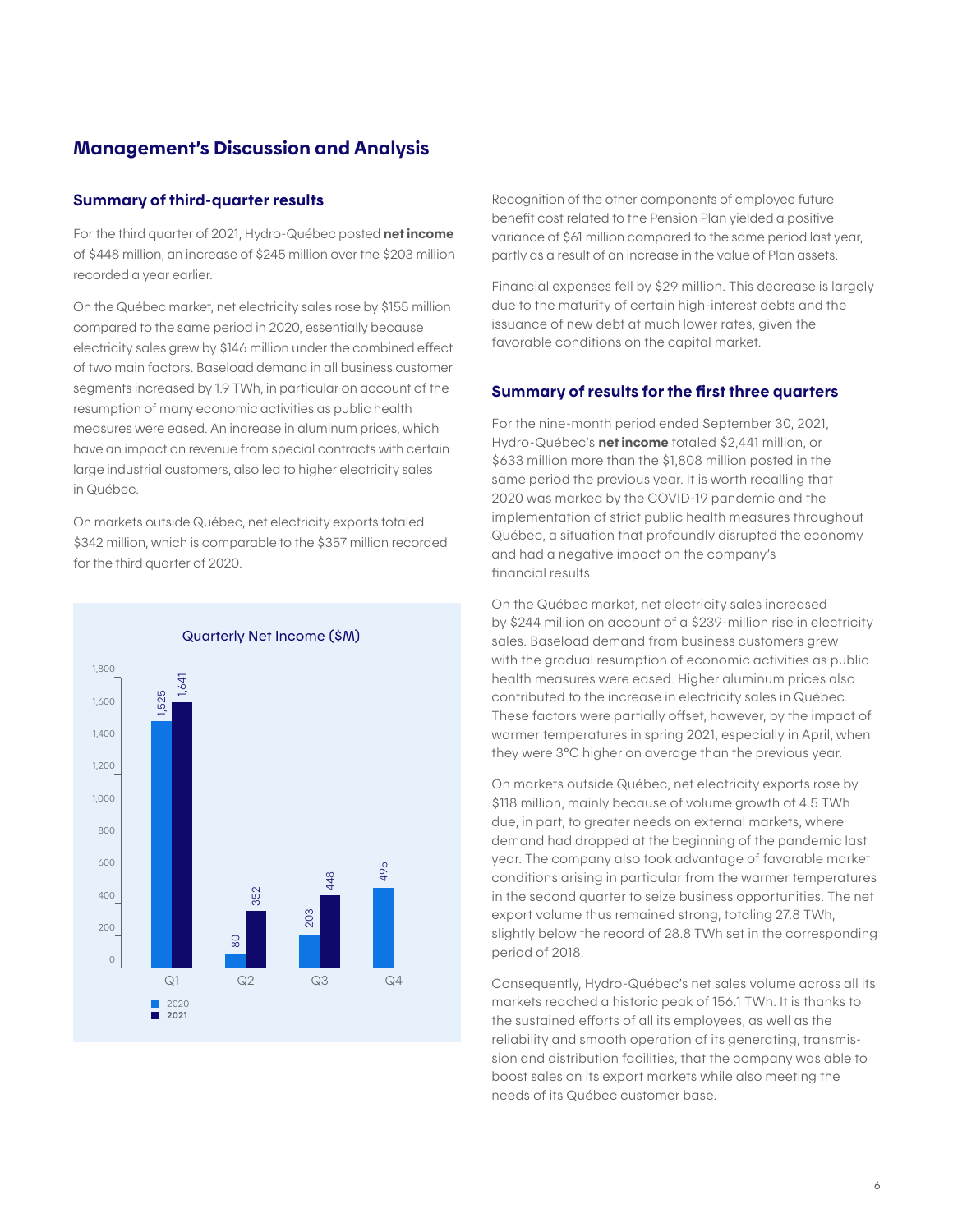Recognition of the other components of employee future benefit cost related to the Pension Plan yielded a positive variance of \$185 million compared to the same period last year, partly as a result of an increase in the value of Plan assets.

Financial expenses decreased by \$153 million, primarily because of the maturity of certain high-interest debts and the issuance of new debt at much lower rates.

## Consolidated results for the first three quarters

Revenue totaled \$10,465 million, compared to \$10,020 million in the first three quarters of 2020.

Revenue from ordinary activities was \$10,533 million, compared to \$9,908 million for the same period last year. The difference is due to a \$576-million increase in electricity sales. In Québec, sales rose by \$239 million over the \$8,746 million recorded a year earlier, in particular because of a 3.4-TWh increase in baseload demand, the gradual resumption of economic activities having led to higher electricity consumption by business customers. However, the baseload demand growth was partially offset by the fact that temperatures resulted in a 1.2-TWh decrease in electricity sales, primarily on account of the warm spring in 2021. Finally, the fluctuation of aluminum prices and the indexation of electricity rates on April 1, 2021, pursuant to the *Act to simplify the process for establishing electricity distribution rates*, also contributed to the higher electricity sales in Québec. On markets outside Québec, revenue from electricity sales amounted to \$1,405 million, or \$337 million more than a year earlier.

Revenue from other activities declined by \$180 million due to the impact of the commercialization strategy for electricity export activities, which led to a negative variance.

Total expenditure amounted to \$6,230 million, which is comparable to the \$6,265 million recognized in the corresponding period last year.

Financial expenses totaled \$1,794 million, a \$153-million decrease from the \$1,947 million recorded a year earlier.

## Segmented results for the first three quarters

#### **Generation**

The Generation segment (the "Generator") posted net income of \$1,857 million, a \$400-million increase over the \$1,457 million recorded in the first nine months of 2020. Net electricity exports rose by \$118 million, essentially due to volume growth of 4.5 TWh. Electricity supplies provided to the Distribution segment increased by \$137 million, while financial expenses decreased by \$68 million.

#### Transmission

The Transmission segment (the "Transmission Provider") recorded net income of \$458 million, compared to \$504 million a year earlier. The 2021 figure reflects a reduction in the revenue presented in the 2021 rate application.

#### **Distribution**

The Distribution segment (the "Distributor") posted net income of \$278 million, or \$198 million more than the \$80 million recognized for the first three quarters of 2020. Electricity sales in Québec rose by \$239 million, in particular under the combined effect of baseload demand growth and the negative impact of the warm spring temperatures. Supplies purchased from the Generator increased by \$137 million, while financial expenses decreased by \$28 million.

#### **Construction**

The Construction segment includes activities related to the design and execution of construction and refurbishment projects involving power generation and transmission facilities. The volume of activity in this segment totaled \$2,020 million, compared to \$1,360 million in the corresponding period of 2020.

#### **Investments**

In the first nine months of 2021, Hydro-Québec invested \$2,998 million in property, plant and equipment and intangible assets, compared to \$2,263 million a year earlier. It is worth recalling that the declaration of the public health crisis in March 2020 had led to the slowdown, interruption or postponement of numerous projects on the company's jobsites.

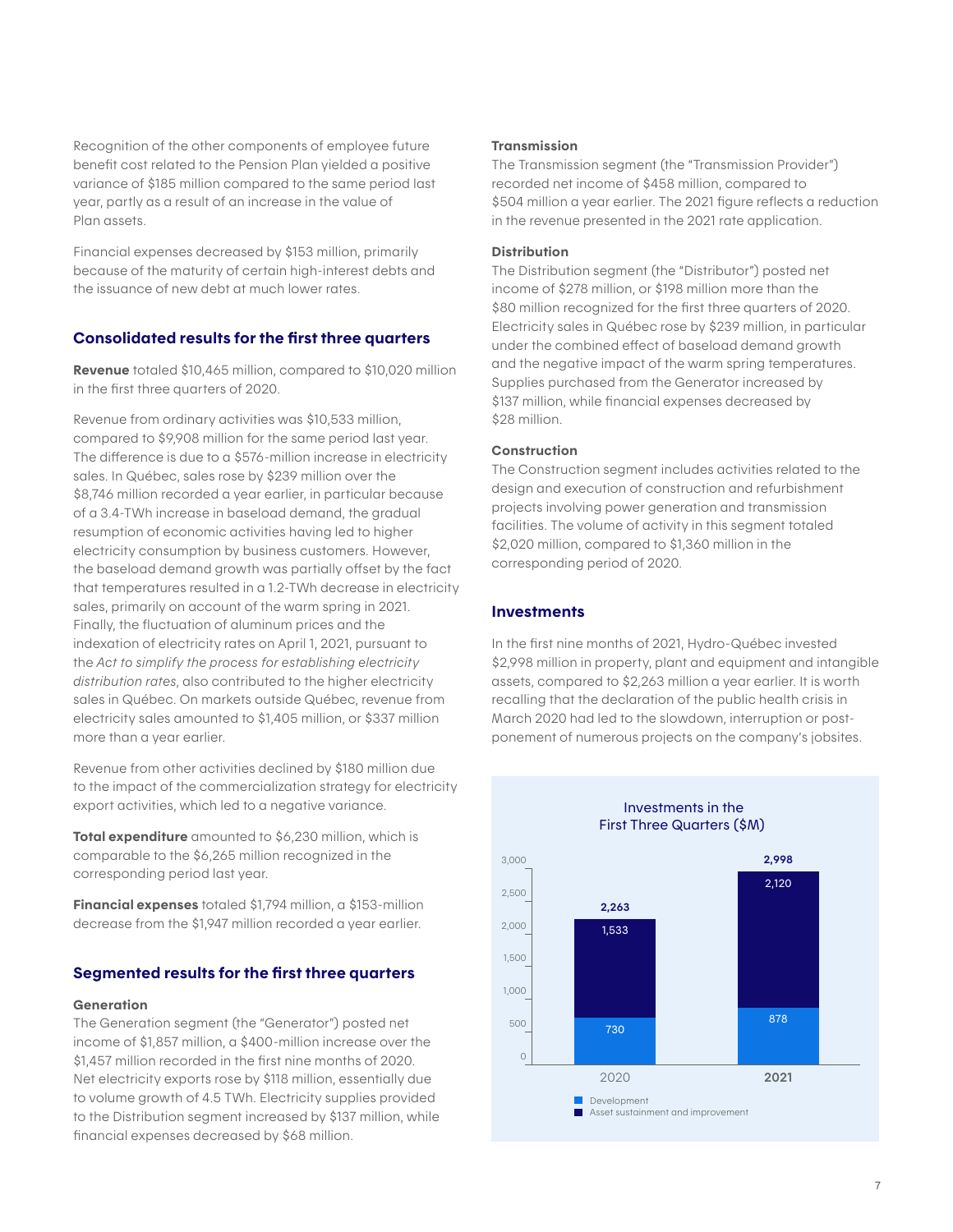The Generator allotted a large portion of its investments to ongoing work at the Romaine-4 jobsite, in the Minganie region. At the same time, it continued investing to ensure the long-term operability of its generating facilities and optimize their output. For instance, projects are underway at the Robert-Bourassa, Rapide-Blanc, Carillon and Beauharnois facilities. In keeping with the energy transition, the Generator also commissioned two photovoltaic solar power plants in the Montérégie region in the first semester: Gabrielle-Bodis generating station, in La Prairie, and Robert-A.-Boyd generating station, in Varennes.

The Transmission Provider allocated part of its investments to building transmission lines and substations. It also carried out upgrading and modernization projects to ensure the reliability and long-term operability of its assets and maintain service quality. Some examples of this include the construction of the 735-kV Micoua–Saguenay line, the projects to replace the transmission grid control and special protection systems, as well as ongoing work under the architecture development plan for the 315-kV system on the island of Montréal. The Transmission Provider also pursued its efforts to deploy a 320-kV direct-current line in the Chaudière-Appalaches and Estrie regions, as part of a larger project to build a new 1,200-MW interconnection between the Québec and New England grids.

The Distributor continued to invest to better meet the needs of its customers. This includes connecting the village of La Romaine and the Innu community of Unamen Shipu, both located in Basse-Côte-Nord, to the main grid. Most of the related facilities were commissioned in September 2021. In addition, the Distributor is building a new generating station to supply the Inuit village of Tasiujaq, in the Nord-du-Québec region, while also carrying out projects to maintain and improve the quality of its facilities, such as replacing the distribution grid control system.

#### Investments by Project as at September 30, 2021



#### Financing

During the first three quarters, Hydro-Québec issued fixed-rate bonds on the Canadian capital market, raising \$2.1 billion at an average cost of 2.69%. These bonds will mature in 2060.

The proceeds are being used to finance part of the investment program and to repay higher-rate maturing debt.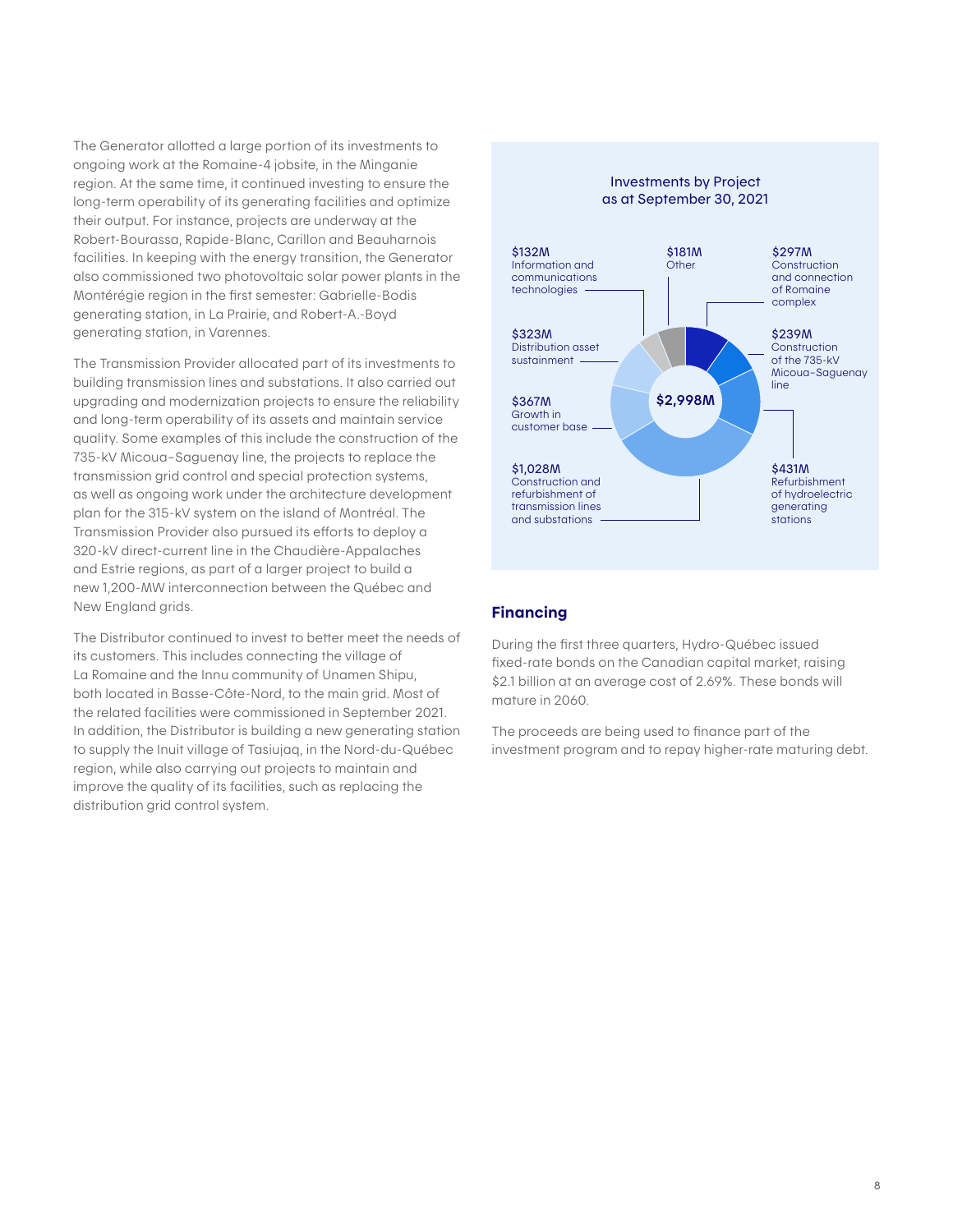## CONSOLIDATED FINANCIAL STATEMENTS (UNAUDITED)

## Consolidated Statements of Operations

| In millions of Canadian dollars<br>(unaudited)   |              |       | Three months ended<br>September 30 | Nine months ended<br>September 30 |        |
|--------------------------------------------------|--------------|-------|------------------------------------|-----------------------------------|--------|
|                                                  | <b>Notes</b> | 2021  | 2020                               | 2021                              | 2020   |
| <b>Revenue</b>                                   | 12           | 3,028 | 2,833                              | 10,465                            | 10,020 |
| <b>Expenditure</b>                               |              |       |                                    |                                   |        |
| Operations                                       |              | 788   | 743                                | 2,363                             | 2,269  |
| Other components of employee future benefit cost | 9            | (186) | (124)                              | (557)                             | (371)  |
| Electricity purchases                            |              | 458   | 469                                | 1,594                             | 1,579  |
| Depreciation and amortization                    | 4            | 650   | 656                                | 1,960                             | 1,954  |
| Taxes                                            |              | 274   | 261                                | 870                               | 834    |
|                                                  |              | 1.984 | 2.005                              | 6,230                             | 6,265  |
| Income before financial expenses                 |              | 1,044 | 828                                | 4,235                             | 3,755  |
| Financial expenses                               | 5            | 596   | 625                                | 1,794                             | 1,947  |
| <b>Net income</b>                                |              | 448   | 203                                | 2,441                             | 1.808  |

## Consolidated Statements of Comprehensive Income

| In millions of Canadian dollars<br>(unaudited)     |              | Three months ended<br>September 30 |       | Nine months ended<br>September 30 |       |
|----------------------------------------------------|--------------|------------------------------------|-------|-----------------------------------|-------|
|                                                    | <b>Notes</b> | 2021                               | 2020  | 2021                              | 2020  |
| Net income                                         |              | 448                                | 203   | 2,441                             | 1,808 |
| Other comprehensive income                         | 10           |                                    |       |                                   |       |
| Net change in items designated as cash flow hedges |              | (570)                              | (100) | (695)                             | (241) |
| Net change in employee future benefits             |              | 37                                 | 30    | 111                               | 92    |
| Other                                              |              | (3)                                | (8)   | (4)                               | (3)   |
|                                                    |              | (536)                              | (78)  | (588)                             | (152) |
| <b>Comprehensive income</b>                        |              | (88)                               | 125   | 1,853                             | 1.656 |

The accompanying notes are an integral part of the consolidated financial statements.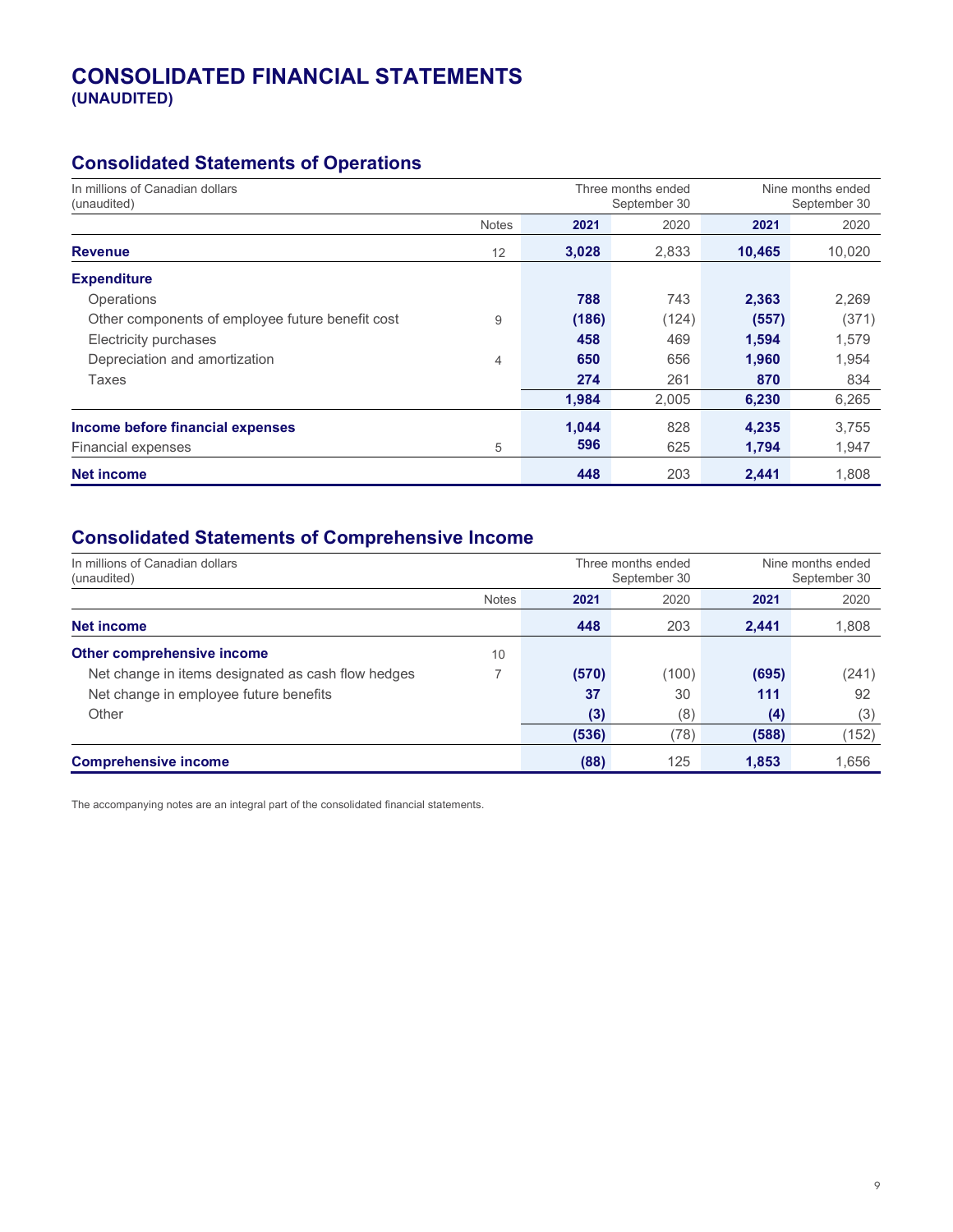## Consolidated Balance Sheets

| In millions of Canadian dollars<br>(unaudited) | <b>Notes</b>     | As at September 30,<br>2021 | As at December 31,<br>2020 |
|------------------------------------------------|------------------|-----------------------------|----------------------------|
| <b>ASSETS</b>                                  |                  |                             |                            |
| <b>Current assets</b>                          |                  |                             |                            |
| Cash and cash equivalents                      |                  | 2,922                       | 1,467                      |
| Short-term investments                         |                  | 1,245                       | 304                        |
| Accounts receivable and other receivables      |                  | 2,686                       | 2,313                      |
| Derivative instruments                         | $\overline{7}$   | 53                          | 147                        |
| Regulatory asset                               |                  | 124                         | 123                        |
| Materials and supplies                         |                  | 367                         | 316                        |
|                                                |                  | 7,397                       | 4,670                      |
| Property, plant and equipment                  |                  | 68,020                      | 66,900                     |
| Intangible assets                              |                  | 1,142                       | 1,053                      |
| Investments                                    | 6                | 1,743                       | 1,717                      |
| Derivative instruments                         | $\overline{7}$   | 65                          | 11                         |
| Regulatory assets                              |                  | 5,541                       | 5,700                      |
| Other assets                                   |                  | 848                         | 844                        |
|                                                |                  | 84,756                      | 80,895                     |
| <b>LIABILITIES</b>                             |                  |                             |                            |
| <b>Current liabilities</b>                     |                  |                             |                            |
| <b>Borrowings</b>                              |                  | 3,259                       |                            |
| Accounts payable and accrued liabilities       |                  | 2,079                       | 2,080                      |
| Dividend payable                               |                  |                             | 1,727                      |
| Accrued interest                               |                  | 472                         | 933                        |
| Asset retirement obligations                   |                  | 71                          | 84                         |
| Derivative instruments                         | $\overline{7}$   | 376                         | 14                         |
| Current portion of long-term debt              | 7                | 3,918                       | 1,900                      |
|                                                |                  | 10,175                      | 6,738                      |
| Long-term debt                                 | 7                | 44,946                      | 46,257                     |
| Asset retirement obligations                   |                  | 874                         | 838                        |
| Derivative instruments                         | 7                | 423                         | 3                          |
| Regulatory liabilities                         |                  | 322                         | 331                        |
| <b>Other liabilities</b>                       |                  | 4,587                       | 5,150                      |
| Perpetual debt                                 | $\boldsymbol{7}$ | 254                         | 256                        |
|                                                |                  | 61,581                      | 59,573                     |
| <b>EQUITY</b>                                  |                  |                             |                            |
| Share capital                                  |                  | 4,374                       | 4,374                      |
| Retained earnings                              |                  | 22,499                      | 20,058                     |
| Accumulated other comprehensive income         | 10               | (3,698)                     | (3, 110)                   |
|                                                |                  | 23,175                      | 21,322                     |
|                                                |                  | 84,756                      | 80,895                     |
| Contingencies                                  | 11               |                             |                            |

The accompanying notes are an integral part of the consolidated financial statements.

On behalf of the Board of Directors,

/s/ Geneviève Brouillette<br>
Chair of the Audit Committee<br>
Chair of the Audit Committee Chair of the Audit Committee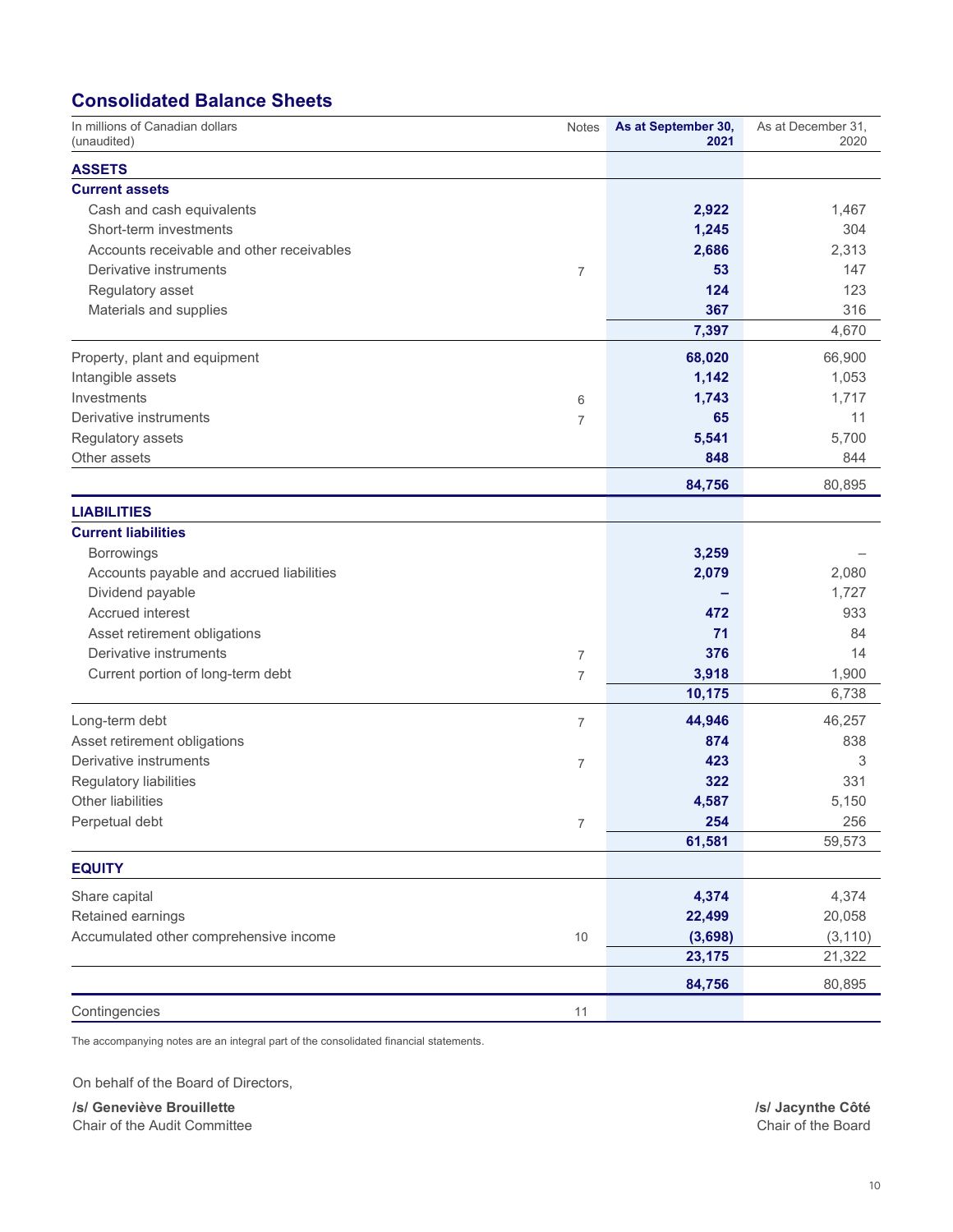# Consolidated Statements of Changes in Equity

| In millions of Canadian dollars<br>Nine months ended<br>September 30<br>(unaudited) |               |                      |                                                 |              |  |
|-------------------------------------------------------------------------------------|---------------|----------------------|-------------------------------------------------|--------------|--|
| <b>Note</b>                                                                         | Share capital | Retained<br>earnings | Accumulated<br>other<br>comprehensive<br>income | Total equity |  |
| Balance as at December 31, 2020                                                     | 4,374         | 20,058               | (3, 110)                                        | 21,322       |  |
| Net income                                                                          |               | 2,441                |                                                 | 2,441        |  |
| Other comprehensive income<br>10                                                    |               |                      | (588)                                           | (588)        |  |
| Balance as at September 30, 2021                                                    | 4,374         | 22,499               | (3,698)                                         | 23,175       |  |
| Balance as at December 31, 2019                                                     | 4,374         | 19,482               | (2,408)                                         | 21,448       |  |
| Net income                                                                          |               | 1,808                |                                                 | 1,808        |  |
| Other comprehensive income<br>10                                                    |               |                      | (152)                                           | (152)        |  |
| Balance as at September 30, 2020                                                    | 4.374         | 21.290               | (2,560)                                         | 23,104       |  |

The accompanying notes are an integral part of the consolidated financial statements.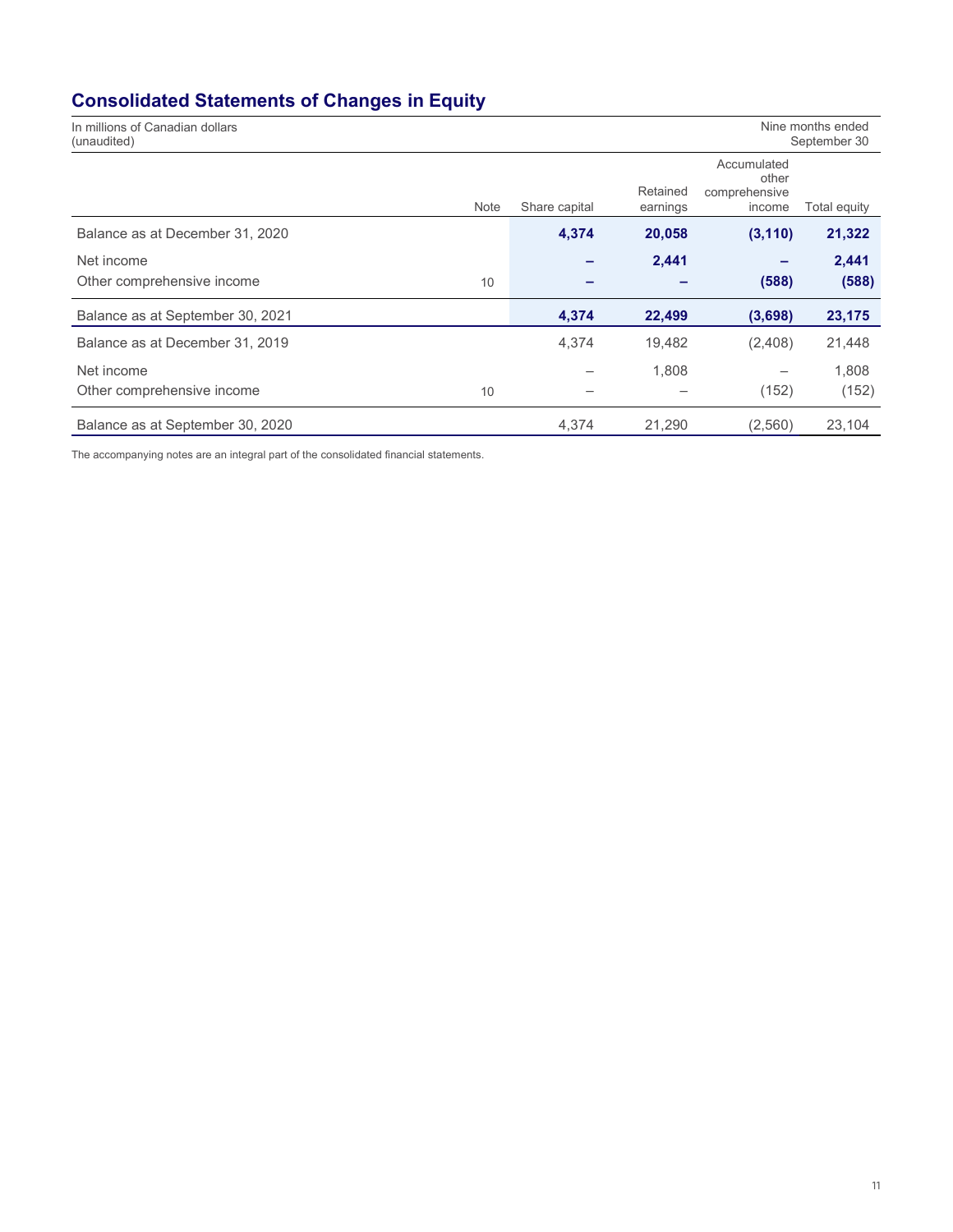## Consolidated Statements of Cash Flows

| In millions of Canadian dollars<br>(unaudited)              |                |                | Three months ended<br>September 30 |          | Nine months ended<br>September 30 |
|-------------------------------------------------------------|----------------|----------------|------------------------------------|----------|-----------------------------------|
|                                                             | <b>Notes</b>   | 2021           | 2020                               | 2021     | 2020                              |
| <b>Operating activities</b>                                 |                |                |                                    |          |                                   |
| Net income                                                  |                | 448            | 203                                | 2,441    | 1,808                             |
| Adjustments to determine net cash flows                     |                |                |                                    |          |                                   |
| from operating activities                                   |                |                |                                    |          |                                   |
| Depreciation and amortization                               | $\overline{4}$ | 650            | 656                                | 1,960    | 1,954                             |
| Amortization of premiums, discounts and issue expenses      |                |                |                                    |          |                                   |
| related to debt securities                                  |                | 1              | 27                                 | 3        | 123                               |
| Deficit of net cost recognized with respect to amounts paid |                |                |                                    |          |                                   |
| for employee future benefits                                |                | (89)           | (39)                               | (262)    | (123)                             |
| Interest and other                                          | 8              | 106            | (1, 395)                           | 373      | (1,407)                           |
| Regulatory assets and liabilities                           |                | (39)           | (17)                               | (188)    | (156)                             |
| Change in non-cash working capital items                    | 8              | (374)          | (143)                              | (842)    | (982)                             |
|                                                             |                | 703            | (708)                              | 3,485    | 1,217                             |
| <b>Investing activities</b>                                 |                |                |                                    |          |                                   |
| Additions to property, plant and equipment                  |                | (1,085)        | (816)                              | (2,851)  | (2, 108)                          |
| Additions to intangible assets                              |                | (52)           | (59)                               | (147)    | (155)                             |
| Acquisition of an investment                                |                |                | $\qquad \qquad -$                  |          | (666)                             |
| Net change in short-term investments and sinking fund       |                | 63             | 168                                | (928)    | (903)                             |
| Other                                                       |                | (71)           | $\overline{2}$                     | (71)     | (8)                               |
|                                                             |                | (1, 145)       | (705)                              | (3,997)  | (3,840)                           |
| <b>Financing activities</b>                                 |                |                |                                    |          |                                   |
| Issuance of long-term debt                                  |                | 335            | (25)                               | 2,407    | 2,950                             |
| Repayment of long-term debt                                 |                | (129)          | (210)                              | (1, 259) | (407)                             |
| Cash receipts arising from credit risk management           |                | 1,254          | 801                                | 2,631    | 4,402                             |
| Cash payments arising from credit risk management           |                | (1, 227)       | (1,041)                            | (3, 258) | (3,997)                           |
| Net change in borrowings                                    |                | (198)          | 786                                | 3,222    | 3,890                             |
| Dividend paid                                               |                |                |                                    | (1,727)  | (2, 192)                          |
| Other                                                       |                | $\mathbf{2}$   | (2)                                | (36)     | 24                                |
|                                                             |                | 37             | 309                                | 1,980    | 4,670                             |
| Foreign currency effect on cash and cash equivalents        |                | $\overline{2}$ | (12)                               | (13)     | 20                                |
| Net change in cash and cash equivalents                     |                | (403)          | (1, 116)                           | 1,455    | 2,067                             |
| Cash and cash equivalents, beginning of period              |                | 3,325          | 4,298                              | 1,467    | 1,115                             |
|                                                             |                |                |                                    |          |                                   |
| Cash and cash equivalents, end of period                    |                | 2,922          | 3,182                              | 2,922    | 3,182                             |
| Supplementary cash flow information                         | 8              |                |                                    |          |                                   |

The accompanying notes are an integral part of the consolidated financial statements.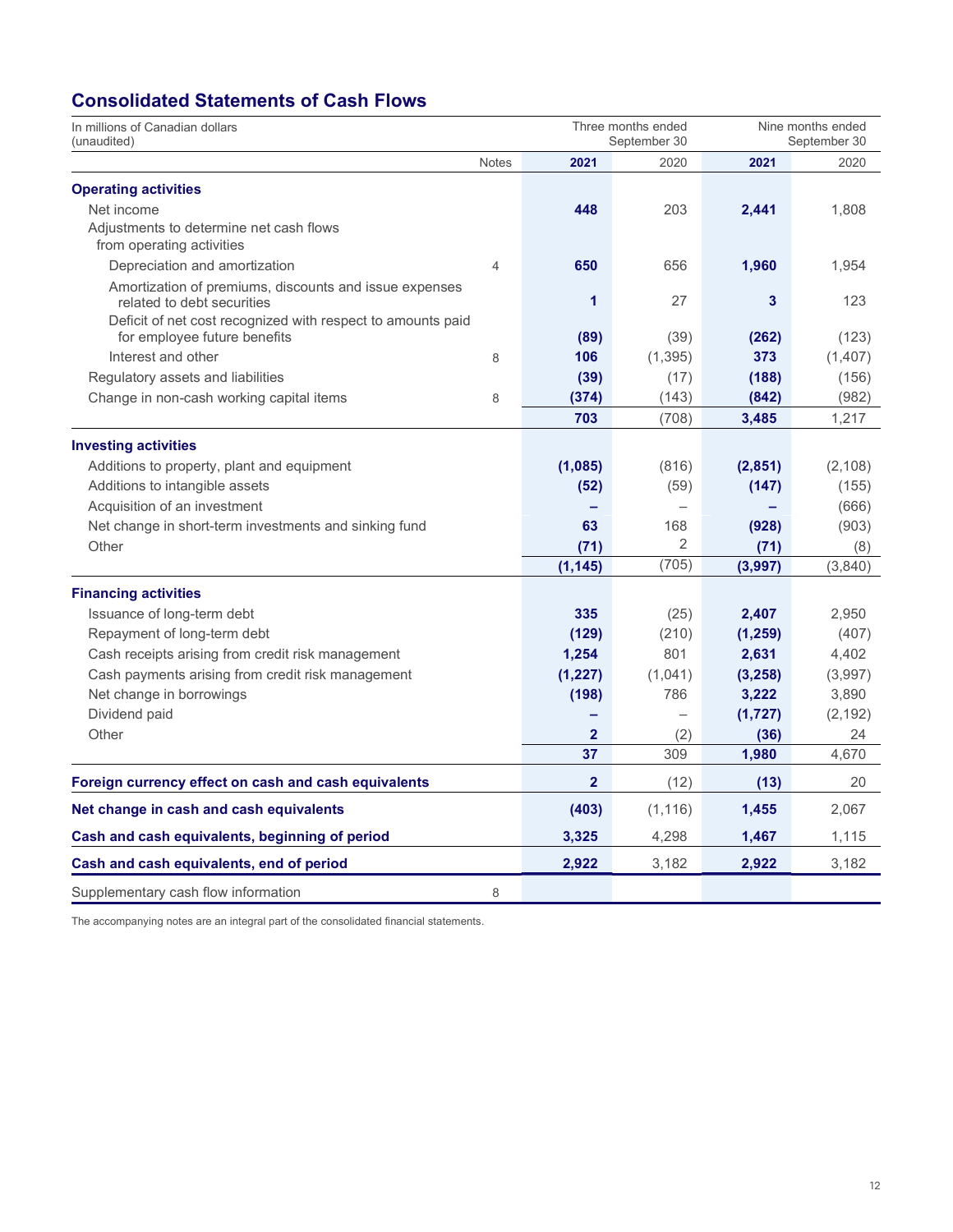## NOTES TO CONSOLIDATED FINANCIAL STATEMENTS (UNAUDITED)

For the three- and nine-month periods ended September 30, 2021 and 2020

Amounts in tables are in millions of Canadian dollars, unless otherwise indicated.

## Note 1 Basis of Presentation

Hydro-Québec's consolidated financial statements have been prepared in accordance with United States generally accepted accounting principles ("U.S. GAAP").

These quarterly consolidated financial statements, including these notes, do not contain all the required information regarding annual consolidated financial statements and should therefore be read in conjunction with the consolidated financial statements and accompanying notes in Hydro-Québec's Annual Report 2020.

The accounting policies used to prepare the quarterly consolidated financial statements are consistent with those presented in Hydro-Québec's Annual Report 2020.

Hydro-Québec's quarterly results are not necessarily indicative of results for the year on account of seasonal temperature fluctuations. Because of higher electricity demand during

## Note 2 Change to Accounting Policy

#### Standard issued but not yet adopted

#### Financial instruments

In June 2016, the Financial Accounting Standards Board issued Accounting Standards Update ("ASU") 2016-13, Financial Instruments—Credit Losses (Topic 326): Measurement of Credit Losses on Financial Instruments.

## Note 3 Regulation

#### **Transmission**

In decision D-2020-179 of December 21, 2020, the Régie de l'énergie of Québec (the "Régie") authorized the extension of Hydro-Québec's 2020 power transmission rates on a provisional basis commencing on January 1, 2021. These rates were set by decision D-2020-063 and came into effect on January 1, 2020. The authorized return on the rate base was set at 6.78%, assuming a capitalization with 30% equity. winter months, revenue from electricity sales in Québec is higher during the first and fourth quarters.

Management has reviewed events occurring until November 12, 2021, the date of approval of these quarterly consolidated financial statements by the Board of Directors, to determine whether circumstances warranted consideration of events subsequent to the balance sheet date.

#### COVID-19 pandemic

In 2021, the COVID-19 pandemic did not have a significant impact on Hydro-Québec's quarterly consolidated financial statements. As the duration of the health crisis is still uncertain, however, Hydro-Québec is continuing to assess its impact on its operations and results.

This ASU provides new guidance on the impairment of financial assets that are not accounted for at fair value in results. It will be applied on a modified retrospective basis to the financial statements for quarterly and annual periods beginning on or after January 1, 2023. Hydro-Québec is currently examining the impact of this ASU, but it does not expect its adoption to have a significant impact on its consolidated financial statements.

The Transmission Provider's rate applications for 2021 and 2022 are being reviewed simultaneously by the Régie.

#### **Distribution**

Under the Act to simplify the process for establishing electricity distribution rates (S.Q. 2019, c. 27), electricity distribution rates were indexed by 1.3% on April 1, 2021, with the exception of Rate L, which was indexed by 0.8%.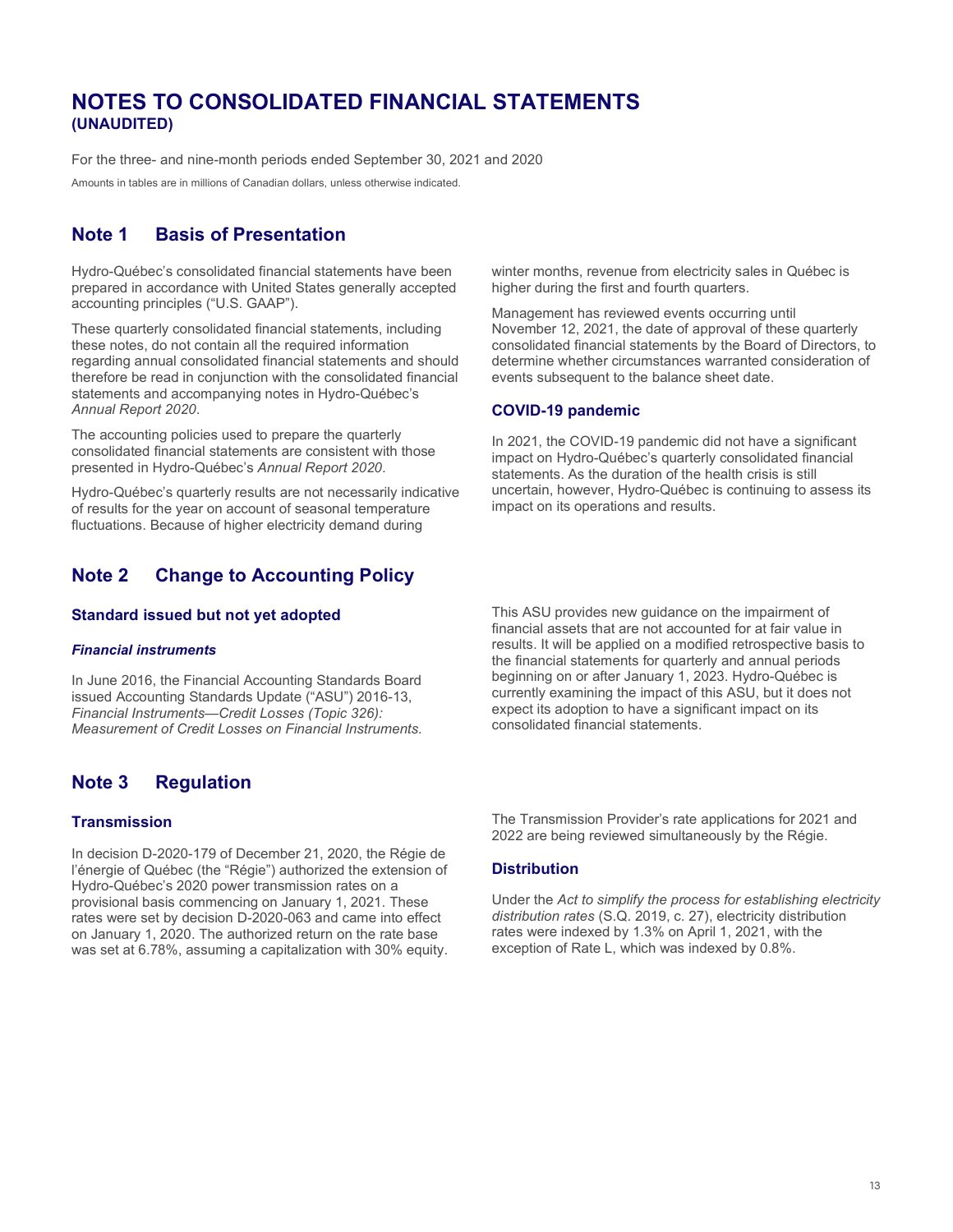## Note 4 Depreciation and Amortization

|                                   | Three months ended<br>September 30 |      | Nine months ended<br>September 30 |       |
|-----------------------------------|------------------------------------|------|-----------------------------------|-------|
|                                   | 2021                               | 2020 | 2021                              | 2020  |
| Property, plant and equipment     | 599                                | 593  | 1,785                             | 1,773 |
| Intangible assets                 | 24                                 | 26   | 75                                | 75    |
| Regulatory assets and liabilities | 21                                 | 26   | 64                                | 79    |
| Retirement of capital assets      | 6                                  | 11   | 36                                | 27    |
|                                   | 650                                | 656  | 1.960                             | 1.954 |

## Note 5 Financial Expenses

|                                                        |      | Three months ended<br>September 30 | Nine months ended<br>September 30 |       |  |
|--------------------------------------------------------|------|------------------------------------|-----------------------------------|-------|--|
|                                                        | 2021 | 2020                               | 2021                              | 2020  |  |
| Interest on debt securities                            | 600  | 633                                | 1,787                             | 1,977 |  |
| Net foreign exchange (gain) loss                       | (2)  | 4                                  | (1)                               | 4     |  |
| Guarantee fees related to debt securities <sup>a</sup> | 57   | 55                                 | 171                               | 163   |  |
|                                                        | 655  | 689                                | 1,957                             | 2,144 |  |
| Less                                                   |      |                                    |                                   |       |  |
| Capitalized financial expenses                         | 51   | 53                                 | 135                               | 148   |  |
| Net investment income                                  | 8    | 11                                 | 28                                | 49    |  |
|                                                        | 59   | 64                                 | 163                               | 197   |  |
|                                                        | 596  | 625                                | 1.794                             | 1.947 |  |

a) Guarantee fees related to debt securities are charged at a rate of 0.5% and are paid to the Québec government.

## Note 6 Investments

On August 17, 2021, Hydro-Québec committed to a first investment with Innergex énergie renouvelable inc. (TSX: INE) under the strategic alliance formed by the two parties in 2020. The transaction closed on October 25, 2021. At that time, Hydro-Québec acquired a 50% stake in Innergex HQI USA LLC, which took possession of two hydroelectric

generating stations located in New York State. For Hydro-Québec, the purchase price includes an upfront cash consideration of US\$159 million (C\$197 million) and a maximum contingent consideration of US\$15 million (C\$19 million).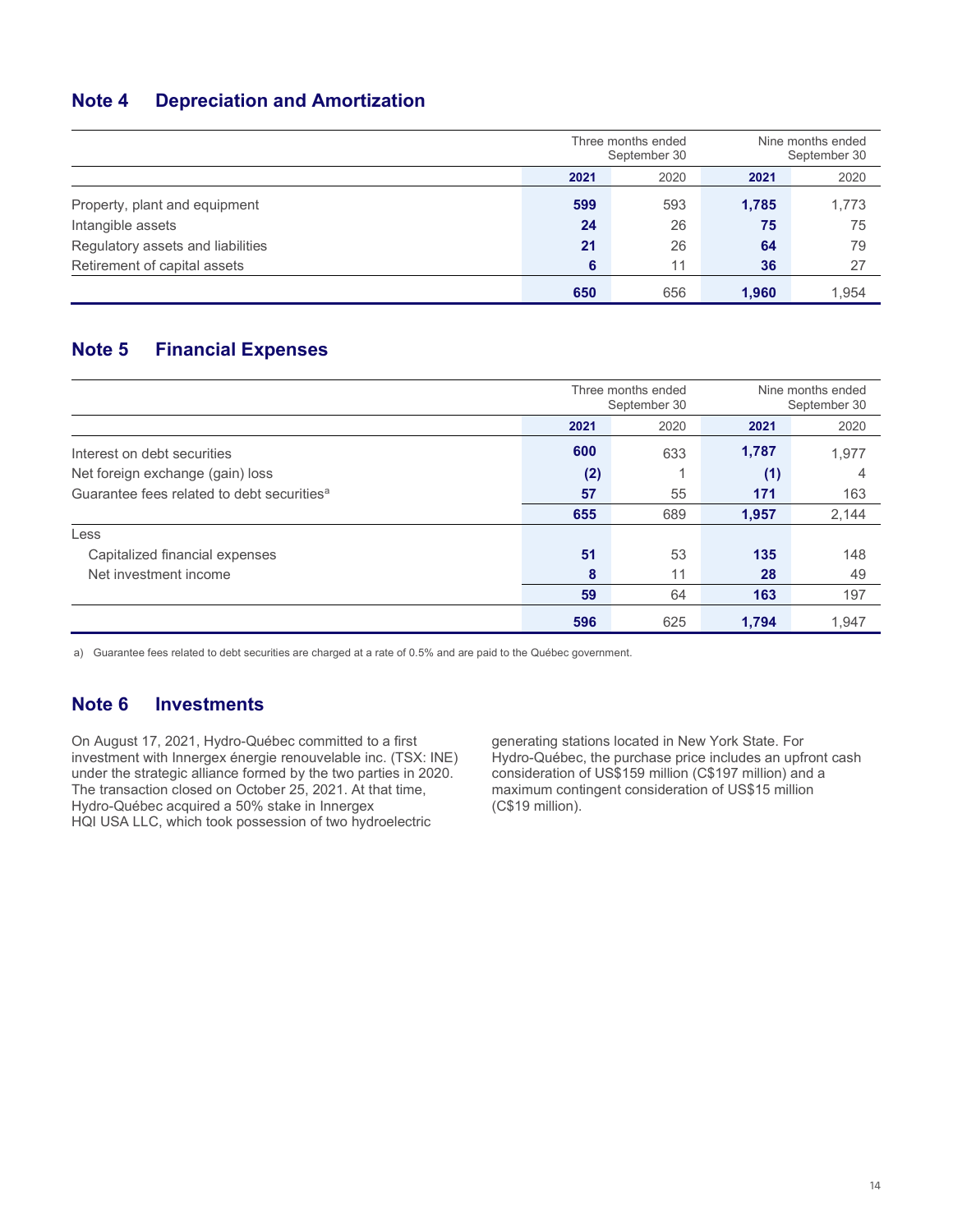## Note 7 Financial Instruments

In the course of its operations, Hydro-Québec carries out transactions that expose it to certain financial risks, such as market, liquidity and credit risk. Exposure to such risks and the impact on results are reduced through careful monitoring and the implementation of strategies that include the use of derivative instruments.

#### Market risk

Market risk is the risk that the fair value or future cash flows of a financial instrument will fluctuate as a result of changes in market prices. Hydro-Québec is exposed to three main types of market risk: currency risk, interest rate risk and risk associated with energy and aluminum prices. Active integrated management of these three types of risk aims to limit exposure to each risk and reduce their overall impact on results.

#### Management of long-term risk

#### Management of risk associated with sales in U.S. dollars

Currency risk – Hydro-Québec uses forward contracts to manage the currency risk associated with probable U.S.-dollar sales, designating them as cash flow hedges. The impact of these hedging transactions on results is recognized in Revenue.

#### Management of risk associated with debt

Currency risk and interest rate risk – Hydro-Québec uses currency forward contracts and swaps to manage the currency risk associated with long-term debt and perpetual debt, as well as interest rate forward contracts and swaps to modify longterm exposure to interest rate risk. When designated as hedging items, these derivative instruments are recognized as cash flow hedges or fair value hedges, depending on the risk hedged. The impact on results of foreign currency hedging transactions and those associated with debt interest rates is recognized in Financial expenses.

The following table presents the notional amounts, expressed in Canadian dollars or foreign currencies, of forward contracts and swaps used to manage long-term risk:

|                             | As at September 30,<br>$2021^{\circ}$ | As at December 31,<br>2020 <sup>a</sup> |
|-----------------------------|---------------------------------------|-----------------------------------------|
| <b>Forward contracts</b>    |                                       |                                         |
| Canadian dollars            | (1,940)                               | (2,000)                                 |
| $U.S.$ dollars <sup>b</sup> | (542)                                 | (542)                                   |
| <b>Swaps</b>                |                                       |                                         |
| Canadian dollars            | (5, 794)                              | (6,890)                                 |
| U.S. dollars                | 4,820                                 | 5,720                                   |

a) Figures in parentheses represent amounts to be paid.

b) As at September 30, 2021, and December 31, 2020, sales and purchase contracts totaled US\$743 million and US\$201 million, respectively.

#### Management of short-term risk

Currency risk – Hydro-Québec uses forward contracts to manage its foreign currency risk exposure over the short term. When designated as hedging items, these derivative instruments are recognized as cash flow hedges. The impact of currency risk hedging transactions on results is recognized in the line items affected by the hedged item, namely Revenue, Electricity purchases or Financial expenses. In this context, Hydro-Québec traded foreign currency sales and purchase contracts for which the notional amounts of open positions as at September 30, 2021, were US\$2,032 million and US\$2,495 million, respectively (US\$1,133 million for sales contracts and US\$8 million for purchase contracts as at December 31, 2020).

Interest rate risk – Hydro-Québec uses interest rate forward contracts and swaps to manage short-term interest rate risk. When designated as hedging items, these derivative instruments are recognized as cash flow hedges. The impact on results of transactions to hedge short-term interest rate risk is recognized in the line item affected by the hedged item, namely Financial expenses.

Price risk – Hydro-Québec uses mainly commodity futures and swaps to manage risk resulting from fluctuations in energy and aluminum prices. When designated as hedging items, these derivative instruments are recognized as cash flow hedges. The impact on results of transactions to hedge the risk related to energy and aluminum prices is recognized in the line items affected by the hedged item, namely Revenue or Electricity purchases. In this context, Hydro-Québec traded electricity futures and swaps for which open positions as at September 30, 2021, totaled 23.4 TWh (22.4 TWh as at December 31, 2020), natural gas futures for which open positions as at September 30, 2021, totaled 0.2 million MMBtu (1.5 million MMBtu as at December 31, 2020), petroleum product swaps for which open positions as at September 30, 2021, totaled 39.9 million litres (62.7 million litres as at December 31, 2020), as well as aluminum swaps for which open positions as at September 30, 2021, totaled 487,825 tonnes (262,750 tonnes as at December 31, 2020).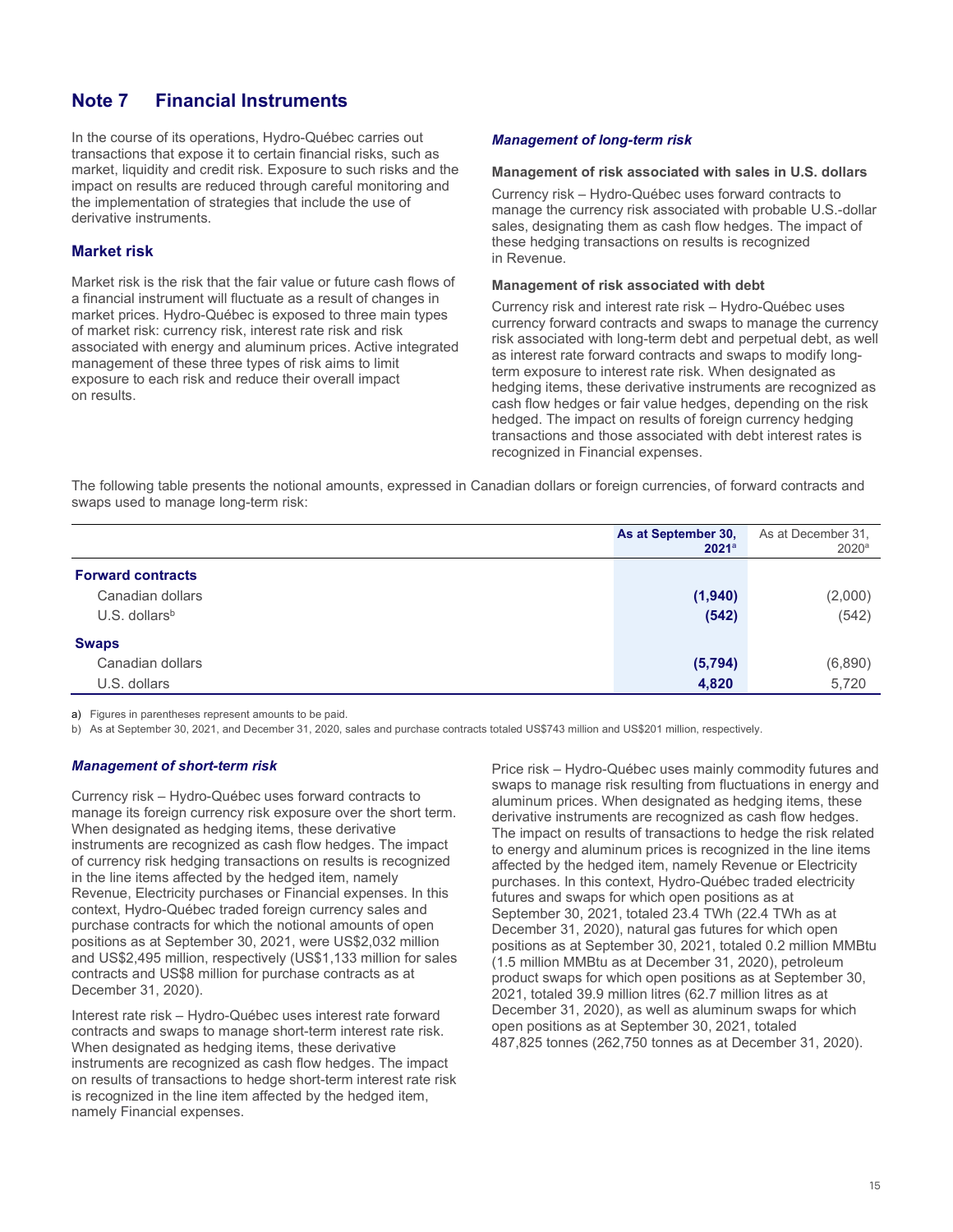## Fair value

#### Fair value of derivative instruments

The following tables present the fair value of derivative instruments, excluding the impact of offsets, by type and depending on whether they are designated as fair value hedges or cash flow hedges, or not designated as hedges:

|                                | As at September 30, 2021                                    |                                                            |                                                                   |                                                               |  |  |
|--------------------------------|-------------------------------------------------------------|------------------------------------------------------------|-------------------------------------------------------------------|---------------------------------------------------------------|--|--|
|                                | <b>Derivatives</b><br>designated<br>as fair value<br>hedges | <b>Derivatives</b><br>designated<br>as cash flow<br>hedges | <b>Derivatives</b><br>not<br>designated<br>as hedges <sup>a</sup> | Gross<br>amounts of<br>derivatives<br>recognized <sup>b</sup> |  |  |
| <b>Assets</b>                  |                                                             |                                                            |                                                                   |                                                               |  |  |
| Contracts - Currency risk      |                                                             | 869                                                        | 38                                                                | 907                                                           |  |  |
| Contracts - Interest rate risk | 383                                                         | 84                                                         |                                                                   | 467                                                           |  |  |
| Contracts - Price risk         |                                                             | 9                                                          | 53                                                                | 62                                                            |  |  |
|                                | 383                                                         | 962                                                        | 91                                                                | 1,436                                                         |  |  |
| <b>Liabilities</b>             |                                                             |                                                            |                                                                   |                                                               |  |  |
| Contracts - Currency risk      |                                                             | (154)                                                      | (120)                                                             | (274)                                                         |  |  |
| Contracts - Interest rate risk |                                                             | (3)                                                        |                                                                   | (3)                                                           |  |  |
| Contracts - Price risk         |                                                             | (885)                                                      | (164)                                                             | (1,049)                                                       |  |  |
|                                |                                                             | (1,042)                                                    | (284)                                                             | (1, 326)                                                      |  |  |
| Total                          | 383                                                         | (80)                                                       | (193)                                                             | 110                                                           |  |  |

|                                |                                                             |                                                            | As at December 31, 2020                                           |                                                               |  |
|--------------------------------|-------------------------------------------------------------|------------------------------------------------------------|-------------------------------------------------------------------|---------------------------------------------------------------|--|
|                                | <b>Derivatives</b><br>designated<br>as fair value<br>hedges | <b>Derivatives</b><br>designated<br>as cash flow<br>hedges | <b>Derivatives</b><br>not<br>designated<br>as hedges <sup>a</sup> | Gross<br>amounts of<br>derivatives<br>recognized <sup>b</sup> |  |
| <b>Assets</b>                  |                                                             |                                                            |                                                                   |                                                               |  |
| Contracts - Currency risk      |                                                             | 1,157                                                      | 6                                                                 | 1,163                                                         |  |
| Contracts - Interest rate risk | 569                                                         | 3                                                          |                                                                   | 572                                                           |  |
| Contracts – Price risk         |                                                             | 105                                                        | 55                                                                | 160                                                           |  |
|                                | 569                                                         | 1,265                                                      | 61                                                                | 1,895                                                         |  |
| <b>Liabilities</b>             |                                                             |                                                            |                                                                   |                                                               |  |
| Contracts – Currency risk      |                                                             | (150)                                                      | (214)                                                             | (364)                                                         |  |
| Contracts - Interest rate risk |                                                             | (43)                                                       |                                                                   | (43)                                                          |  |
| Contracts - Price risk         |                                                             | (46)                                                       | (14)                                                              | (60)                                                          |  |
|                                |                                                             | (239)                                                      | (228)                                                             | (467)                                                         |  |
| Total                          | 569                                                         | 1,026                                                      | (167)                                                             | 1,428                                                         |  |

a) These derivative instruments are mainly traded as part of Hydro-Québec's risk management. As at September 30, 2021, \$(119) million was in consideration of amounts received or disbursed [\$(173) million as at December 31, 2020] with respect to agreements to limit the market value of the main portfolios of derivative instruments. These agreements arise from frameworks applied by Hydro-Québec to reduce its credit risk exposure and limit risk concentration.

b) Fair value measurements of derivative instruments are Level 2 measurements. These measurements are obtained by discounting future cash flows, which are estimated on the basis of the spot rates, forward rates or forward prices (foreign exchange rates, interest rates and energy or aluminum prices) in effect on the balance sheet date and take into account the credit risk assessment. The valuation techniques make use of observable market data.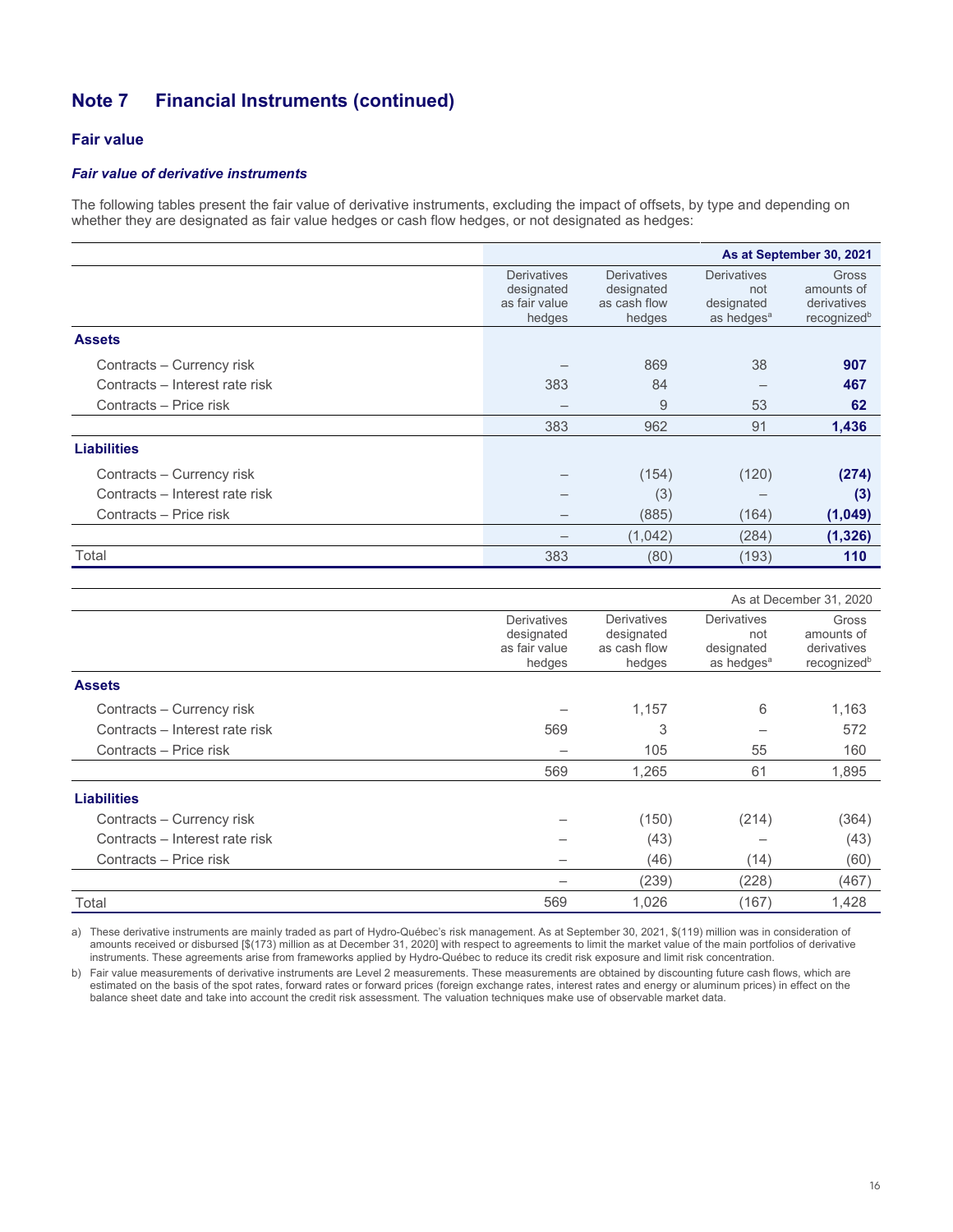|                    | As at September 30, 2021                         |                                         |                                                          |                                                     |                                                  |                                         |                                                          | As at December 31, 2020                             |
|--------------------|--------------------------------------------------|-----------------------------------------|----------------------------------------------------------|-----------------------------------------------------|--------------------------------------------------|-----------------------------------------|----------------------------------------------------------|-----------------------------------------------------|
|                    | Gross<br>amounts of<br>derivatives<br>recognized | Gross<br>amounts<br>offset <sup>a</sup> | Cash<br>(received)<br>paid as<br>collateral <sup>b</sup> | Net amounts<br>presented on<br>the balance<br>sheet | Gross<br>amounts of<br>derivatives<br>recognized | Gross<br>amounts<br>offset <sup>a</sup> | Cash<br>(received)<br>paid as<br>collateral <sup>b</sup> | Net amounts<br>presented on<br>the balance<br>sheet |
| <b>Assets</b>      |                                                  |                                         |                                                          |                                                     |                                                  |                                         |                                                          |                                                     |
| Current            | 336                                              | (189)                                   | (94)                                                     | 53                                                  | 429                                              | (132)                                   | (150)                                                    | 147                                                 |
| Long-term          | 1,100                                            | (264)                                   | (771)                                                    | 65                                                  | 1.466                                            | (300)                                   | (1, 155)                                                 | 11                                                  |
|                    | 1,436                                            | (453)                                   | (865)                                                    | 118                                                 | 1,895                                            | (432)                                   | (1, 305)                                                 | 158                                                 |
| <b>Liabilities</b> |                                                  |                                         |                                                          |                                                     |                                                  |                                         |                                                          |                                                     |
| Current            | (755)                                            | 307                                     | 72                                                       | (376)                                               | (314)                                            | 282                                     | 18                                                       | (14)                                                |
| Long-term          | (571)                                            | 146                                     | $\overline{2}$                                           | (423)                                               | (153)                                            | 150                                     |                                                          | (3)                                                 |
|                    | (1, 326)                                         | 453                                     | 74                                                       | (799)                                               | (467)                                            | 432                                     | 18                                                       | (17)                                                |
| Total              | 110                                              |                                         | (791)                                                    | (681)                                               | 1,428                                            |                                         | (1, 287)                                                 | 141                                                 |

The impact of offsetting derivative instruments is presented in the table below:

a) The gross amounts of derivatives offset are related to contracts traded according to International Swaps and Derivatives Association ("ISDA") guidelines and constituting enforceable master netting arrangements. Such master netting arrangements apply to all derivative instrument contracts traded over the counter.

b) Cash amounts offset are amounts received or paid under collateral exchange agreements signed in compliance with ISDA guidelines.

Moreover, although certain derivatives cannot be offset for lack of enforceable master netting arrangements, margin calls may result in amounts received from or paid to clearing agents, based on the fair value of the instruments concerned. As at September 30, 2021, \$710 million receivable in

consideration of net cash payments was included in Accounts receivable and other receivables (nil as at December 31, 2020), while no amount payable in consideration of net cash receipts was included in Accounts payable and accrued liabilities (\$137 million as at December 31, 2020).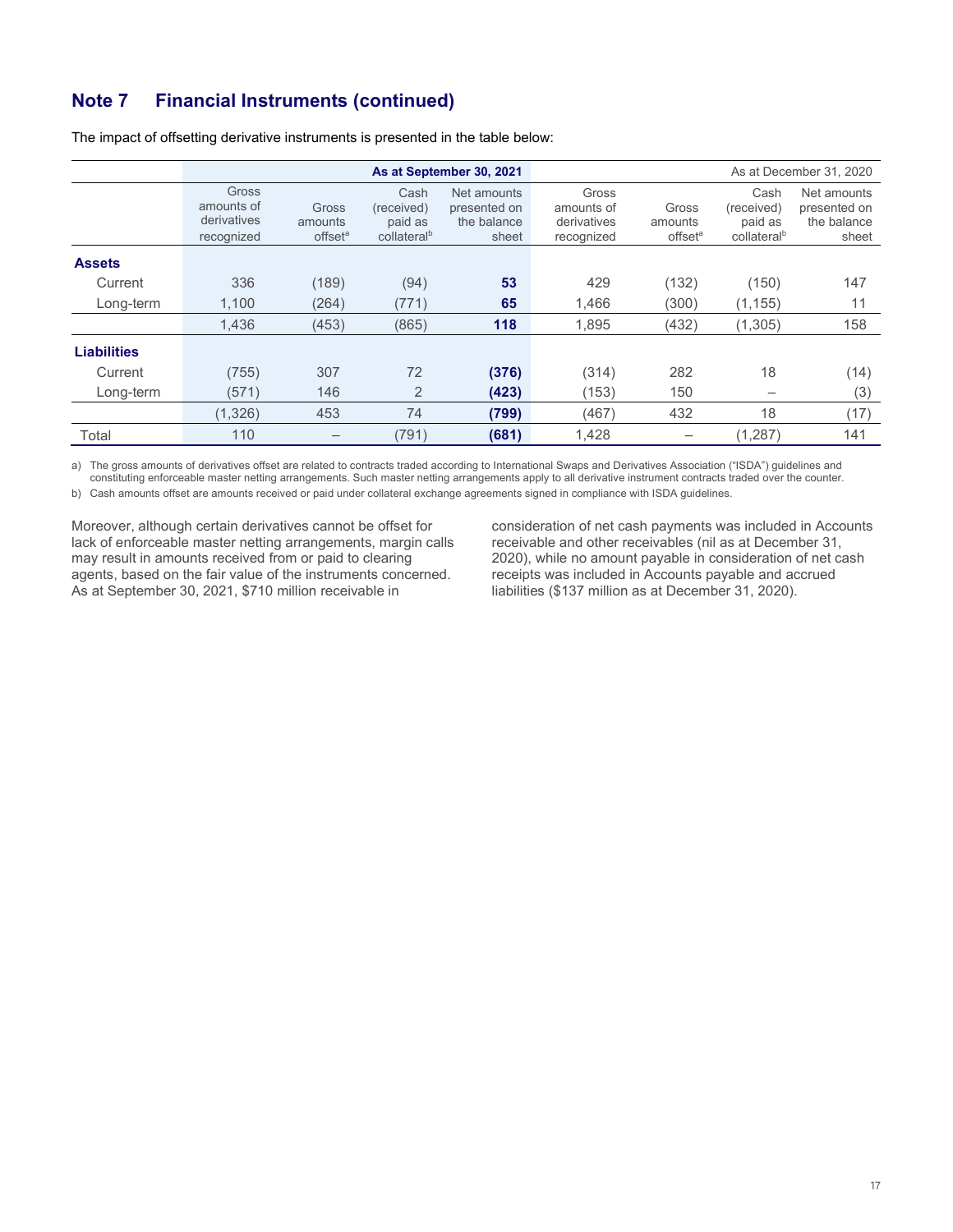The impact of derivative instruments on results and other comprehensive income is presented in the tables below. It should be noted that most derivative instruments traded are designated as cash flow hedges or fair value hedges and therefore reduce the volatility of results. Derivative instruments which are not designated as hedges, but which nonetheless provide an economic hedge for at-risk opposite positions, also reduce the volatility of results. The sensitivity of results is thus limited to net exposure to unhedged risks.

|                                   |                                                                     |                                             |                                                                 | <b>Three months ended</b><br><b>September 30, 2021</b>          |
|-----------------------------------|---------------------------------------------------------------------|---------------------------------------------|-----------------------------------------------------------------|-----------------------------------------------------------------|
|                                   | Losses (gains) on<br>derivatives designated<br>as fair value hedges |                                             | Losses (gains) on derivatives designated<br>as cash flow hedges | Losses (gains)<br>on derivatives<br>not designated<br>as hedges |
|                                   | Recognized<br>in results                                            | Recognized in Other<br>comprehensive income | Reclassified from Other<br>comprehensive income<br>to results   | Recognized<br>in results                                        |
| Contracts - Currency risk         |                                                                     | (121)                                       | $(175)^{a}$                                                     | (68)                                                            |
| Contracts - Interest rate risk    | 31                                                                  | (57)                                        | 2 <sub>b</sub>                                                  |                                                                 |
| Contracts - Price risk            |                                                                     | 659                                         | 84 <sup>c</sup>                                                 | 118                                                             |
|                                   | $31^{b, d}$                                                         | 481                                         | $(89)^d$                                                        | 50 <sup>d, e</sup>                                              |
| Impact of hedged items on results | (29)                                                                |                                             | 89                                                              | 72                                                              |
|                                   |                                                                     |                                             |                                                                 |                                                                 |
|                                   |                                                                     |                                             |                                                                 | Three months ended<br>September 30, 2020                        |
|                                   | Losses (gains) on<br>derivatives designated<br>as fair value hedges |                                             | Losses (gains) on derivatives designated<br>as cash flow hedges | Losses (gains)<br>on derivatives<br>not designated<br>as hedges |
|                                   | Recognized<br>in results                                            | Recognized in Other<br>comprehensive income | Reclassified from Other<br>comprehensive income<br>to results   | Recognized<br>in results                                        |
| Contracts - Currency risk         |                                                                     | 204                                         | 169 <sup>a</sup>                                                | 67                                                              |
| Contracts - Interest rate risk    | 25                                                                  | (65)                                        | 2 <sup>b</sup>                                                  |                                                                 |
| Contracts - Price risk            |                                                                     | 72                                          | $(60)^c$                                                        | 12                                                              |
|                                   | $25^{b, d}$                                                         | 211                                         | 111 <sup>d</sup>                                                | 79 <sup>d, e</sup>                                              |
|                                   |                                                                     |                                             |                                                                 |                                                                 |

a) In 2021, \$(48) million was recognized in Revenue (\$3 million in 2020), and \$(127) million in Financial expenses (\$166 million in 2020).

b) These amounts were recognized in Financial expenses.

c) In 2021, \$85 million was recognized in Revenue [\$(62) million in 2020], and \$(1) million in Electricity purchases (\$2 million in 2020).

d) In 2021, the items Revenue, Electricity purchases and Financial expenses totaled \$3,028 million, \$458 million and \$596 million, respectively (\$2,833 million, \$469 million and \$625 million in 2020).

e) These instruments are essentially related to integrated risk management transactions. Their impact on results is recognized in the line items affected by the managed risk. Therefore, in 2021, \$126 million was recognized in Revenue (\$1 million in 2020), \$(5) million in Electricity purchases (\$11 million in 2020), and \$(71) million in Financial expenses (\$67 million in 2020).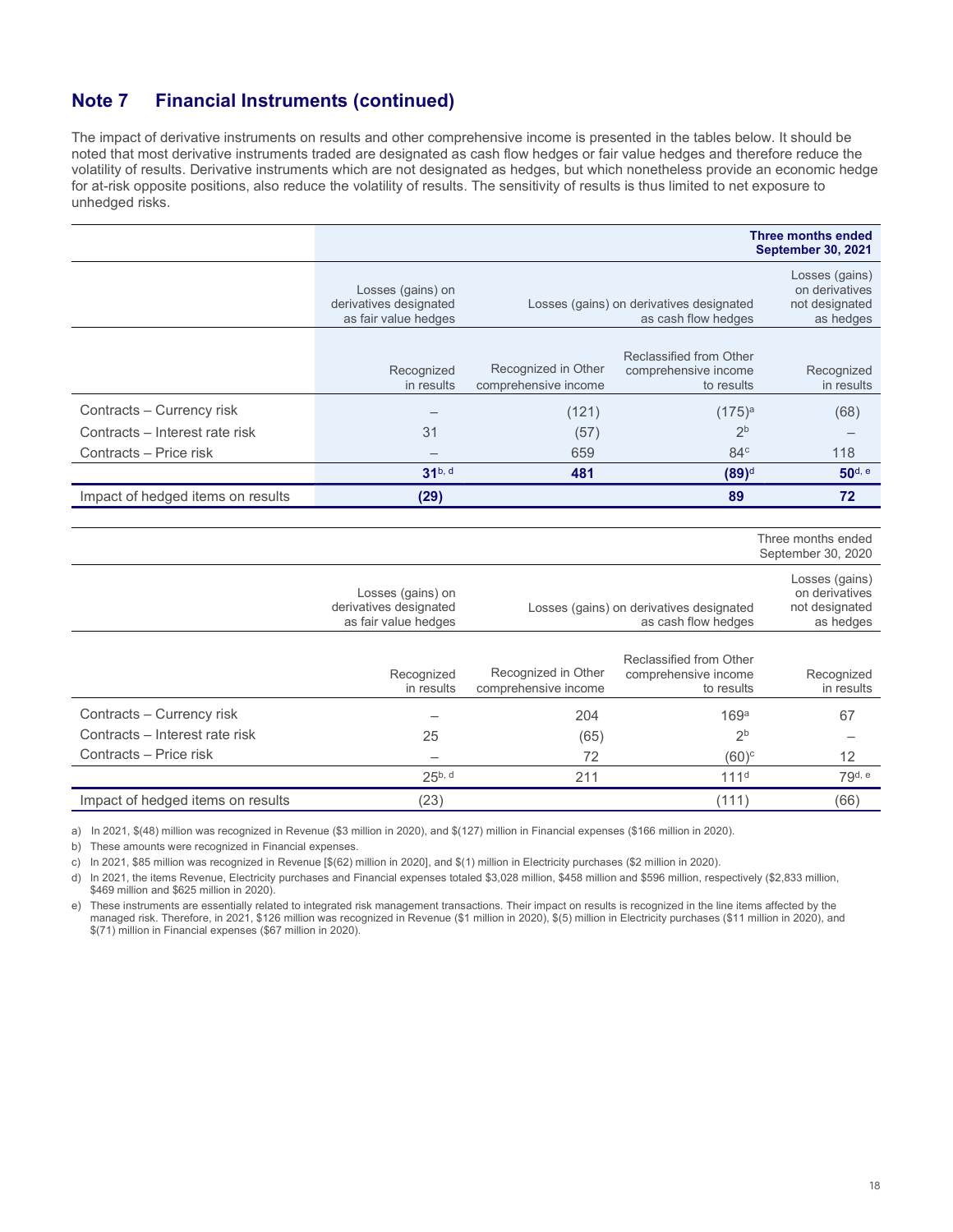|                                   |                                                                     |                                             |                                                                 | Nine months ended<br><b>September 30, 2021</b>                  |
|-----------------------------------|---------------------------------------------------------------------|---------------------------------------------|-----------------------------------------------------------------|-----------------------------------------------------------------|
|                                   | Losses (gains) on<br>derivatives designated<br>as fair value hedges |                                             | Losses (gains) on derivatives designated<br>as cash flow hedges | Losses (gains)<br>on derivatives<br>not designated<br>as hedges |
|                                   | Recognized<br>in results                                            | Recognized in Other<br>comprehensive income | Reclassified from Other<br>comprehensive income<br>to results   | Recognized<br>in results                                        |
| Contracts – Currency risk         |                                                                     | 23                                          | $(109)^a$                                                       | 11                                                              |
| Contracts - Interest rate risk    | 167                                                                 | (375)                                       | 7 <sup>b</sup>                                                  |                                                                 |
| Contracts - Price risk            |                                                                     | 1,100                                       | 155c                                                            | 156                                                             |
|                                   | $167^{\rm b, d}$                                                    | 748                                         | 53 <sup>d</sup>                                                 | $167$ <sup>d, e</sup>                                           |
| Impact of hedged items on results | (160)                                                               |                                             | (53)                                                            | (8)                                                             |

 Nine months ended September 30, 2020

|                                   | Losses (gains) on<br>derivatives designated<br>as fair value hedges | Losses (gains) on derivatives designated    | Losses (gains)<br>on derivatives<br>not designated<br>as hedges |                          |
|-----------------------------------|---------------------------------------------------------------------|---------------------------------------------|-----------------------------------------------------------------|--------------------------|
|                                   | Recognized<br>in results                                            | Recognized in Other<br>comprehensive income | Reclassified from Other<br>comprehensive income<br>to results   | Recognized<br>in results |
| Contracts - Currency risk         |                                                                     | (376)                                       | $(172)^{a}$                                                     | (15)                     |
| Contracts - Interest rate risk    | (188)                                                               | 349                                         | 7b                                                              | 15                       |
| Contracts - Price risk            |                                                                     | (199)                                       | $(302)^c$                                                       | (10)                     |
|                                   | $(188)^{b, d}$                                                      | (226)                                       | $(467)^d$                                                       | (10) <sup>d, e</sup>     |
| Impact of hedged items on results | 192                                                                 |                                             | 469                                                             | 20                       |

a) In 2021, \$(137) million was recognized in Revenue (\$27 million in 2020), and \$28 million in Financial expenses [\$(199) million in 2020].

b) These amounts were recognized in Financial expenses.

c) In 2021, \$152 million was recognized in Revenue [\$(304) million in 2020], and \$3 million in Electricity purchases (\$2 million in 2020).

d) In 2021, the items Revenue, Electricity purchases and Financial expenses totaled \$10,465 million, \$1,594 million and \$1,794 million, respectively (\$10,020 million, \$1,564 million and \$1,947 million in 2020).

e) These instruments are essentially related to integrated risk management transactions. Their impact on results is recognized in the line items affected by the managed risk. Therefore, in 2021, \$174 million was recognized in Revenue [\$(31) million in 2020], \$(15) million in Electricity purchases (\$26 million in 2020), and \$8 million in Financial expenses [\$(5) million in 2020].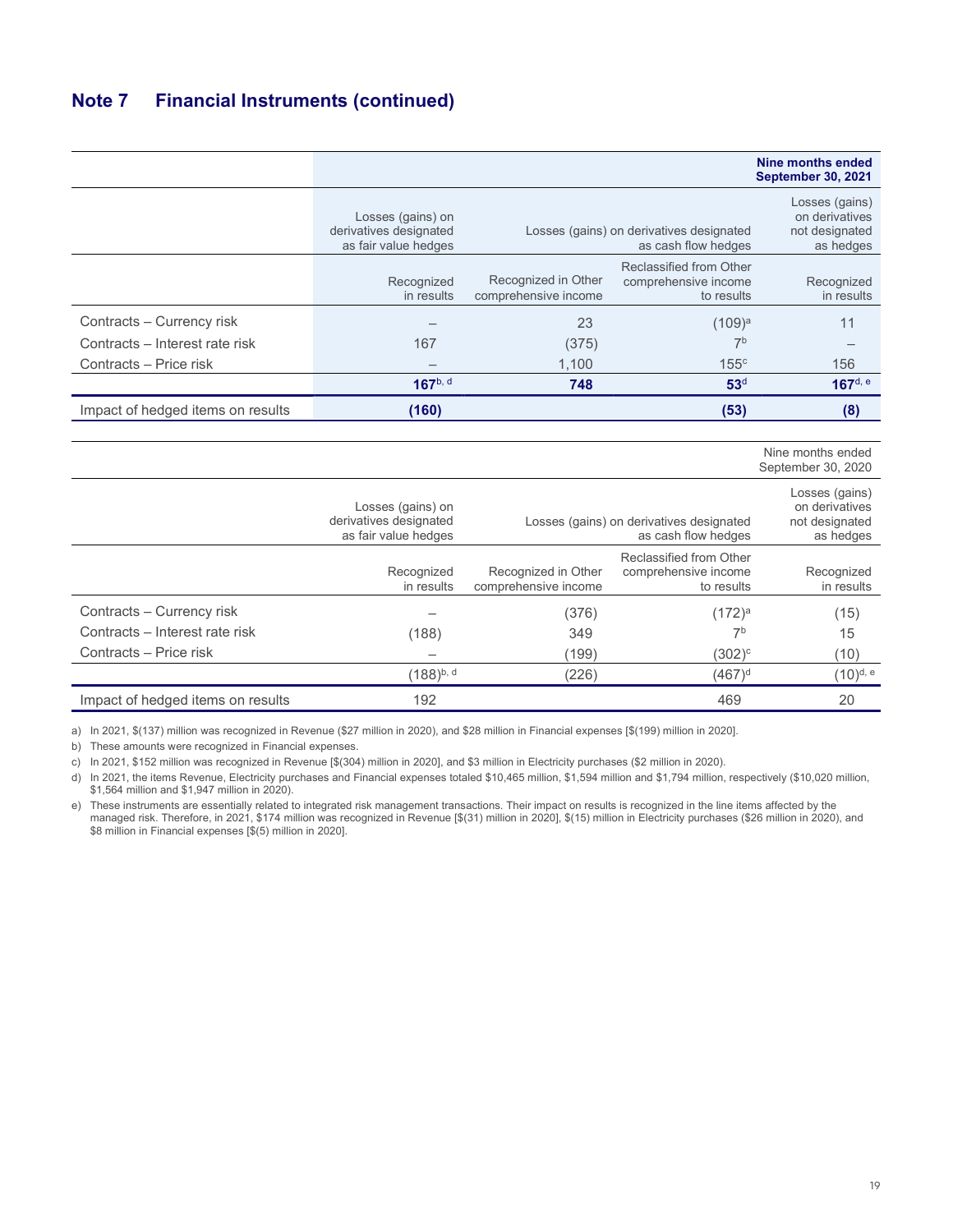For the three- and nine-month periods ended September 30, 2021, Hydro-Québec did not reclassify any amounts from Accumulated other comprehensive income to results after having discontinued cash flow hedges (nil for the three-month period ended September 30, 2020, and a net loss of \$2 million for the nine-month period then ended).

As at September 30, 2021, Hydro-Québec estimated the net amount of losses presented in Accumulated other

#### Fair value of other financial instruments

comprehensive income that would be reclassified to results in the next 12 months to be \$424 million (net gain of \$72 million as at September 30, 2020).

As at September 30, 2021, the maximum period during which Hydro-Québec hedged its exposure to the variability of cash flows related to anticipated transactions was nine years (ten years as at September 30, 2020).

Fair value measurements for other financial instruments are Level 2 measurements. Fair value is obtained by discounting future cash flows, based on rates observed on the balance sheet date for similar instruments traded on capital markets.

The fair value of cash equivalents, receivables – accounts receivable, other receivables and financial liabilities approximates their carrying amount because of the short-term nature of these financial instruments, except for the items presented in the table below:

|                             | As at September 30, 2021 |            |                 | As at December 31, 2020 |
|-----------------------------|--------------------------|------------|-----------------|-------------------------|
|                             | Carrying amount          | Fair value | Carrying amount | Fair value              |
| <b>Asset</b>                |                          |            |                 |                         |
| Sinking fund                | 601                      | 633        | 600             | 657                     |
| <b>Liabilities</b>          |                          |            |                 |                         |
| Long-term debt <sup>a</sup> | $(48, 864)^b$            | (62, 761)  | $(48, 157)^{b}$ | (70, 432)               |
| Perpetual debt              | (254)                    | (273)      | (256)           | (293)                   |

a) Including the current portion.

b) Including an amount of \$1,941 million as at September 30, 2021 (\$1,997 million as at December 31, 2020) for debts subject to a fair value hedge, which resulted in an adjustment of \$345 million (\$532 million as at December 31, 2020) in connection with the hedged risk for existing hedging relationships and of \$(51) million [\$(78) million as at December 31, 2020] for discontinued relationships.

#### Accounts receivable and other receivables

As at September 30, 2021, accounts receivable and other receivables included \$1,411 million (\$1,944 million as at December 31, 2020) from contracts with customers, of which unbilled electricity deliveries totaled \$796 million (\$1,244 million as at December 31, 2020).

## Note 8 Supplementary Cash Flow Information

|                                                                 |       | Three months ended<br>September 30 |       | Nine months ended<br>September 30 |
|-----------------------------------------------------------------|-------|------------------------------------|-------|-----------------------------------|
|                                                                 | 2021  | 2020                               | 2021  | 2020                              |
| Change in non-cash working capital items                        |       |                                    |       |                                   |
| Accounts receivable and other receivables                       | (147) | 313                                | (343) | 487                               |
| Materials and supplies                                          | (28)  | (9)                                | (51)  | (18)                              |
| Accounts payable and accrued liabilities                        | 216   | (11)                               | 58    | (1,007)                           |
| Accrued interest                                                | (415) | (436)                              | (506) | (444)                             |
|                                                                 | (374) | (143)                              | (842) | (982)                             |
| <b>Activities not affecting cash</b>                            |       |                                    |       |                                   |
| Increase in property, plant and equipment and intangible assets | 63    | 20                                 | 92    | 43                                |
| Interest paid <sup>a</sup>                                      | 892   | 2,406                              | 1.985 | 3.630                             |

a) Including interest paid upon redemption of zero-coupon bonds, which totaled \$3 million for the three-month period ended September 30, 2021, and \$7 million for the nine-month period then ended (\$1,497 million and \$1,646 million, respectively, for the three- and nine-month periods ended September 30, 2020). This interest is presented in the line item Interest and other under Operating activities in the Consolidated Statements of Cash Flows.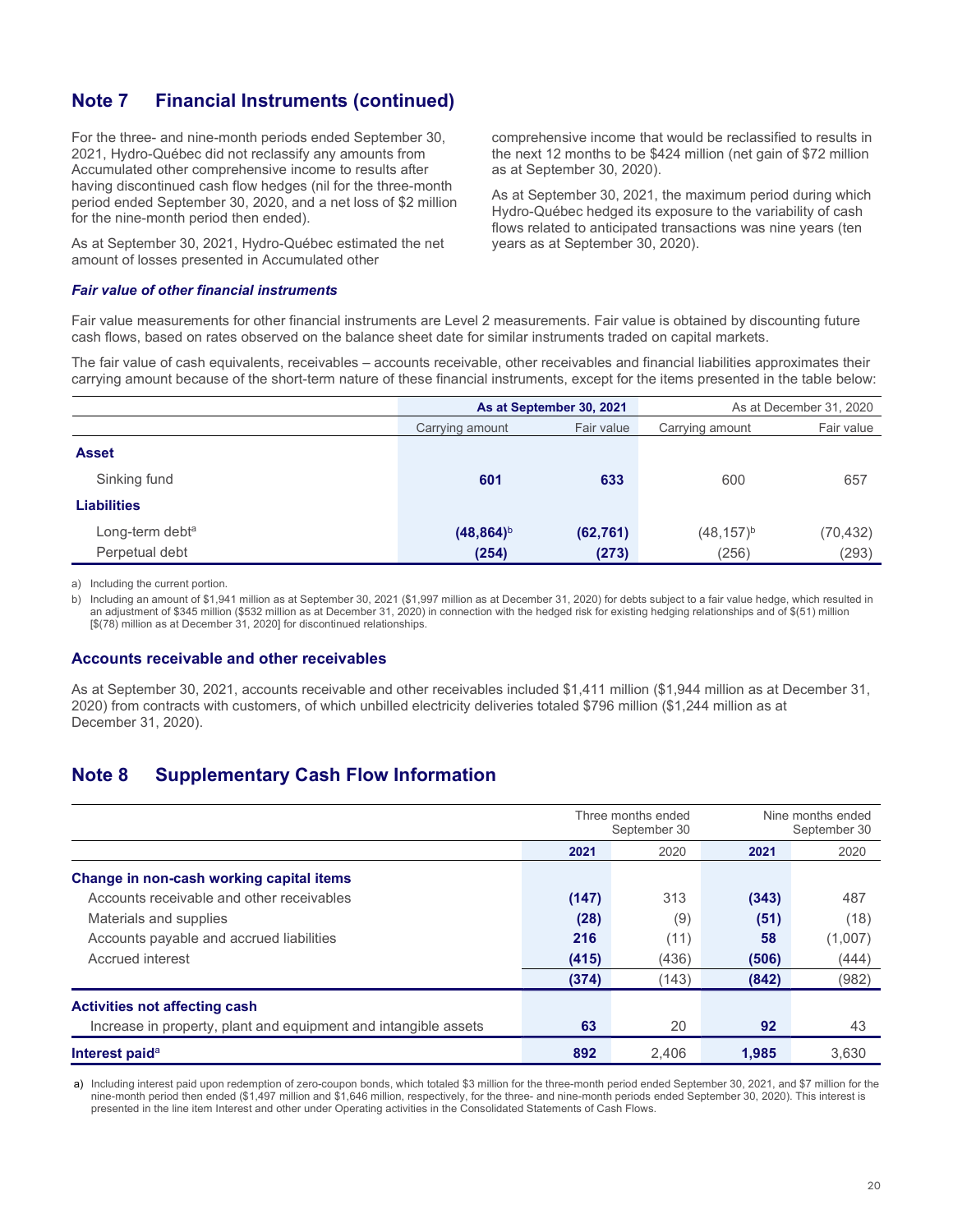# Note 9 Employee Future Benefits

|                                                     |              |                |      |             |       | Three months ended<br>September 30 |
|-----------------------------------------------------|--------------|----------------|------|-------------|-------|------------------------------------|
|                                                     |              | Pension Plan   |      | Other plans |       | Total                              |
|                                                     | 2021         | 2020           | 2021 | 2020        | 2021  | 2020                               |
| Current service cost                                | 176          | 153            | 14   | 13          | 190   | 166                                |
| Other components of employee<br>future benefit cost |              |                |      |             |       |                                    |
| Interest on obligations                             | 170          | 212            | 11   | 12          | 181   | 224                                |
| Expected return on plan assets                      | (463)        | (428)          | (1)  | (1)         | (464) | (429)                              |
| Amortization of net actuarial loss                  | 87           | 71             | 10   | 9           | 97    | 80                                 |
| Amortization of past service costs (credits)        | $\mathbf{2}$ | $\overline{2}$ | (2)  | (1)         | -     |                                    |
|                                                     | (204)        | (143)          | 18   | 19          | (186) | (124)                              |
| Net (credit) cost recognized                        | (28)         | 10             | 32   | 32          | 4     | 42                                 |

|                                                     |          |              |      |             |          | Nine months ended<br>September 30 |
|-----------------------------------------------------|----------|--------------|------|-------------|----------|-----------------------------------|
|                                                     |          | Pension Plan |      | Other plans |          | Total                             |
|                                                     | 2021     | 2020         | 2021 | 2020        | 2021     | 2020                              |
| Current service cost                                | 528      | 458          | 41   | 39          | 569      | 497                               |
| Other components of employee<br>future benefit cost |          |              |      |             |          |                                   |
| Interest on obligations                             | 511      | 636          | 33   | 38          | 544      | 674                               |
| Expected return on plan assets                      | (1, 389) | (1,284)      | (3)  | (3)         | (1, 392) | (1,287)                           |
| Amortization of net actuarial loss                  | 260      | 214          | 30   | 25          | 290      | 239                               |
| Amortization of past service costs (credits)        | 5        | 6            | (4)  | (3)         | Я        | 3                                 |
|                                                     | (613)    | (428)        | 56   | 57          | (557)    | (371)                             |
| Net (credit) cost recognized                        | (85)     | 30           | 97   | 96          | 12       | 126                               |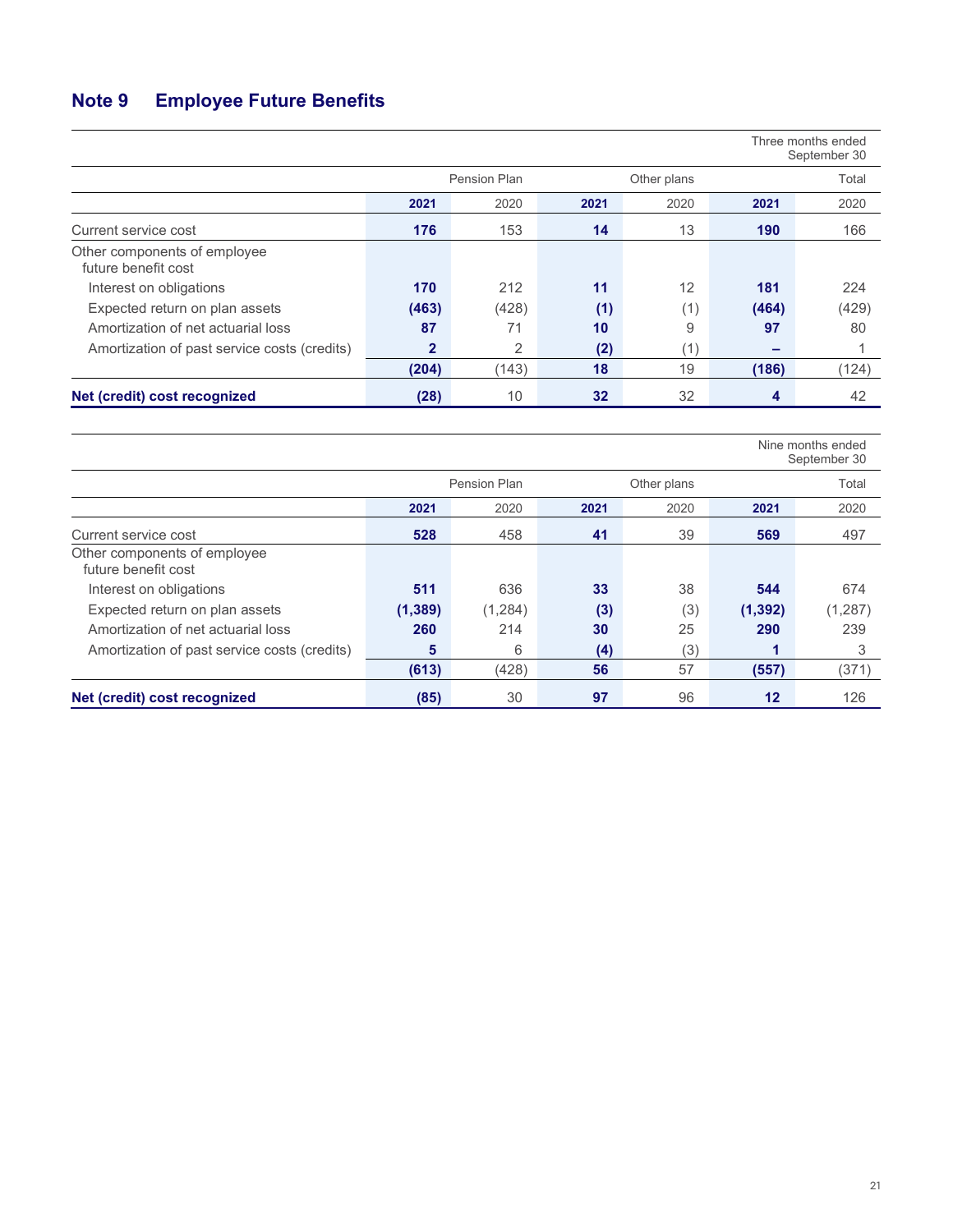## Note 10 Accumulated Other Comprehensive Income

|                                                                                                          |                     |                                |       | Nine months ended<br><b>September 30, 2021</b>  |
|----------------------------------------------------------------------------------------------------------|---------------------|--------------------------------|-------|-------------------------------------------------|
|                                                                                                          | Cash flow<br>hedges | Employee<br>future<br>benefits | Other | Accumulated<br>other<br>comprehensive<br>income |
| Balance as at December 31, 2020                                                                          | (162)               | (2,940)                        | (8)   | (3, 110)                                        |
| Other comprehensive income before reclassifications<br>Amounts reclassified outside of Accumulated other | (748)               |                                | (4)   | (752)                                           |
| comprehensive income                                                                                     | 53                  | 111                            |       | 164                                             |
| Other comprehensive income                                                                               | (695)               | 111 <sup>a</sup>               | (4)   | (588)                                           |
| Balance as at September 30, 2021                                                                         | (857)               | (2,829)                        | (12)  | (3,698)                                         |

|                                                                                                          |                     |                                |         | Nine months ended<br>September 30, 2020         |
|----------------------------------------------------------------------------------------------------------|---------------------|--------------------------------|---------|-------------------------------------------------|
|                                                                                                          | Cash flow<br>hedges | Employee<br>future<br>benefits | Other   | Accumulated<br>other<br>comprehensive<br>income |
| Balance as at December 31, 2019                                                                          | 67                  | (2, 476)                       |         | (2,408)                                         |
| Other comprehensive income before reclassifications<br>Amounts reclassified outside of Accumulated other | 226                 |                                | (3)     | 223                                             |
| comprehensive income                                                                                     | (467)               | 92                             |         | (375)                                           |
| Other comprehensive income                                                                               | (241)               | 92 <sup>a</sup>                | (3)     | (152)                                           |
| Balance as at September 30, 2020                                                                         | (174)               | (2, 384)                       | $^{2)}$ | (2,560)                                         |

a) Other comprehensive income includes the change in the employee future benefit regulatory asset, which totaled \$(180) million as at September 30, 2021 [\$(150) million as at September 30, 2020].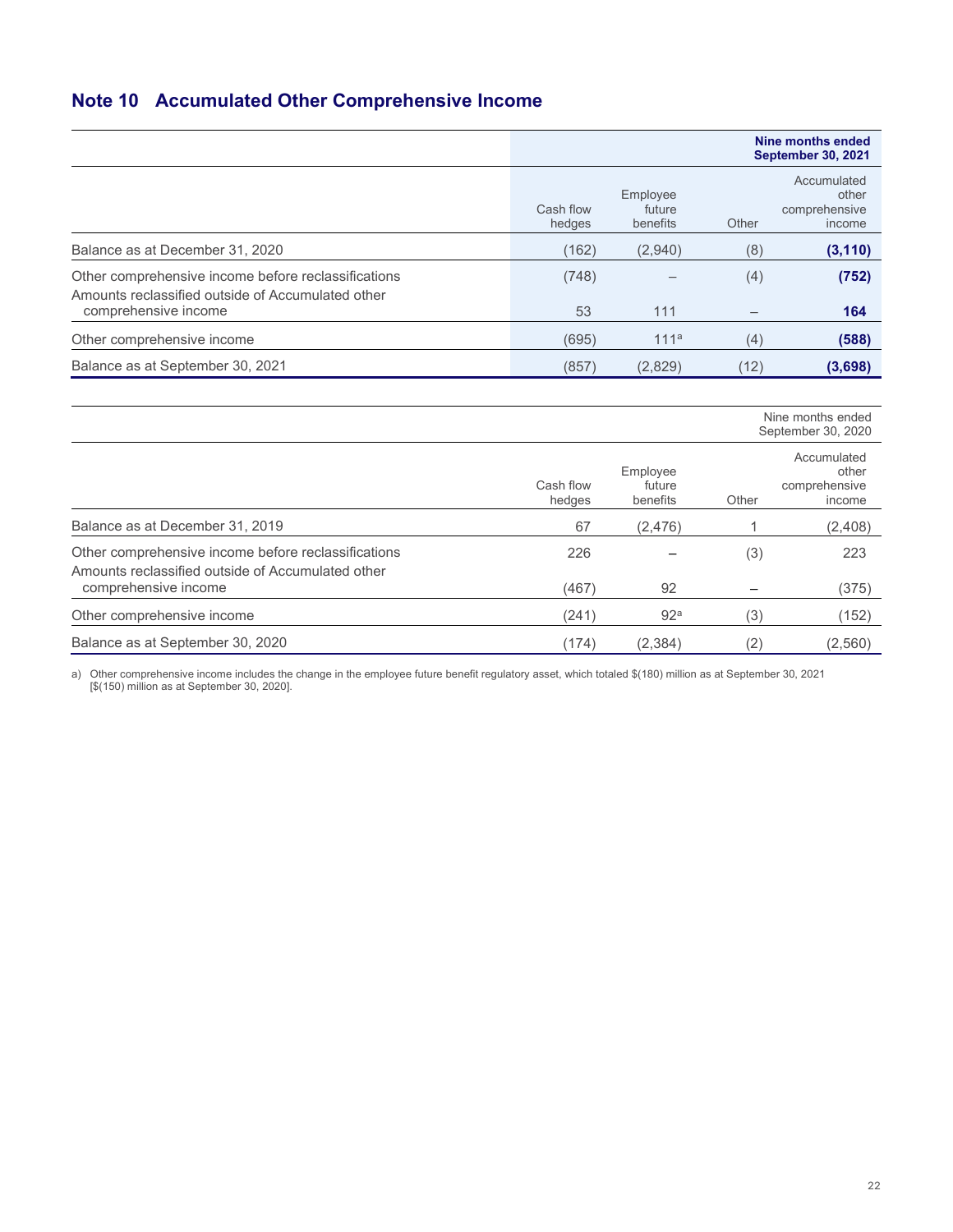## Note 11 Contingencies

### **Guarantees**

In accordance with the terms and conditions of certain debt securities issued outside Canada, Hydro-Québec has undertaken to increase the amount of interest paid to nonresidents in the event of changes to Canadian tax legislation governing the taxation of non-residents' income. Hydro-Québec cannot estimate the maximum amount it might have to pay under such circumstances. Should an amount become payable, Hydro-Québec has the option of redeeming most of the securities in question. As at September 30, 2021, the amortized cost of the long-term debts concerned was \$2,725 million (\$2,843 million as at December 31, 2020).

## **Litigation**

In the normal course of its development and operating activities, Hydro-Québec is sometimes party to claims and legal proceedings. Management is of the opinion that an adequate provision has been made for these legal actions. Consequently, it does not foresee any significant adverse effect of such contingent liabilities on Hydro-Québec's consolidated results or financial position.

Among other ongoing actions, some Indigenous communities have instituted proceedings before the Québec courts against the governments of Canada and Québec, as well as against Hydro-Québec, based on demands concerning their ancestral rights. In particular, the Innu of Uashat mak Mani-utenam are demanding \$1.5 billion in damages resulting from various activities carried out on land they claim as their own. As well, in November 2006, the Innu of Pessamit reactivated an action brought in 1998, aimed at obtaining, among other things, the

recognition of ancestral rights related to Québec lands on which certain hydroelectric generating facilities of the Manic– Outardes complex are located. This community is claiming \$500 million. Hydro-Québec is challenging the legitimacy of these claims.

Moreover, in October 2020, Innu Nation Inc. brought an action for damages before the courts of Newfoundland and Labrador against Churchill Falls (Labrador) Corporation Limited ["CF(L)Co"] and Hydro-Québec. It claims that the construction and operation of the Churchill Falls hydroelectric complex in Labrador, which is owned and operated by CF(L)Co, is the result of a joint venture between CF(L)Co and Hydro-Québec and allegedly infringes on the ancestral rights of the Innu of Labrador. Innu Nation Inc. claims that CF(L)Co and Hydro-Québec should refund the profits derived from the complex or, alternatively, provide monetary restitution which, in Hydro-Québec's case, amounts to \$4 billion. Hydro-Québec is challenging the legitimacy of this action.

On November 2, 2021, the citizens of the State of Maine voted in favor of a referendum initiative to halt the New England Clean Energy Connect (NECEC) project. This project, which is part of a larger undertaking to build a new interconnection between the Québec and New England grids, has nonetheless received all the required authorizations and permits from the U.S. regulatory authorities, and construction of the NECEC line began in January 2021. Hydro-Québec has obtained intervenor status in the lawsuit filed by its U.S. partner to have their rights upheld, so as to be able to proceed with this major decarbonization initiative.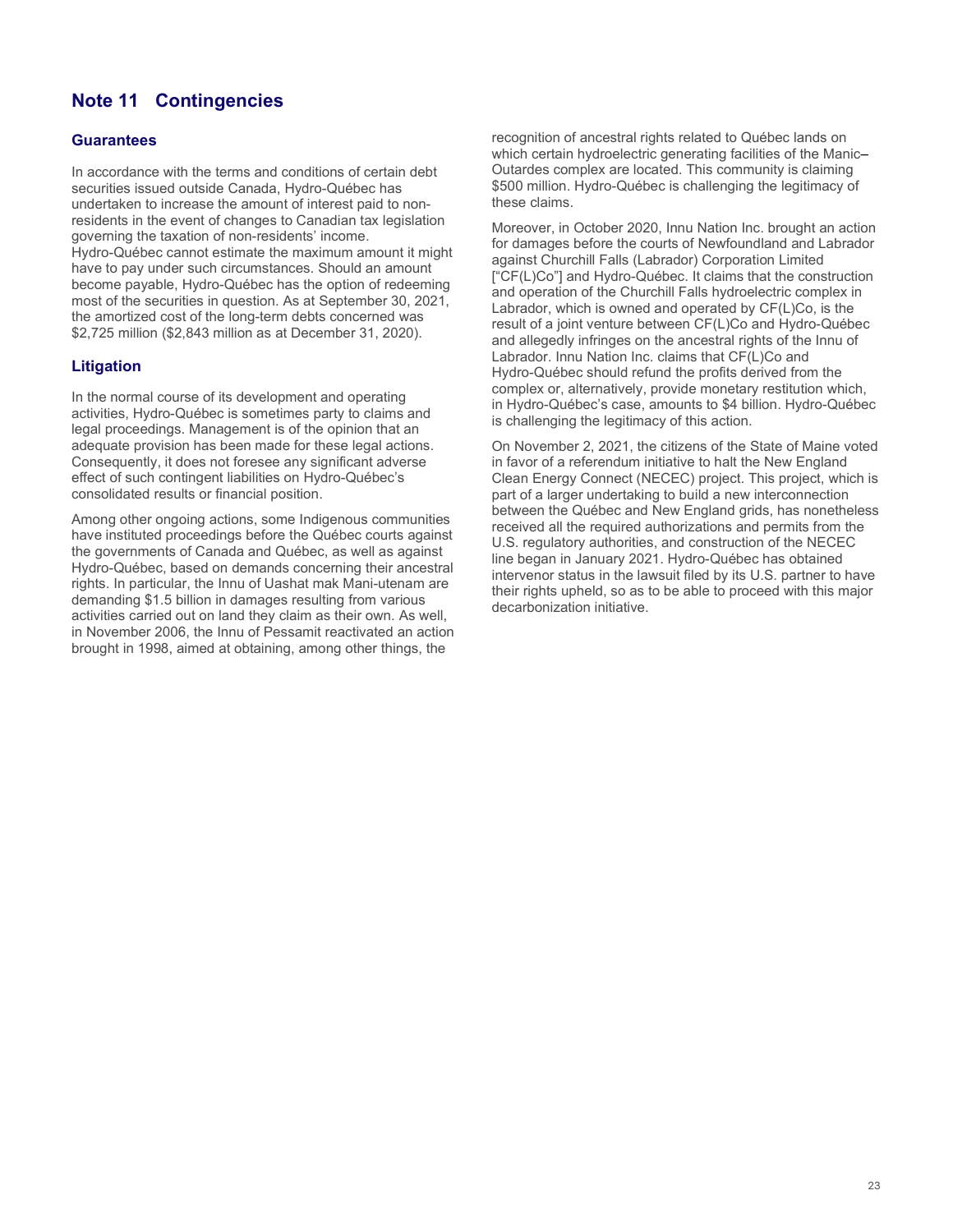## Note 12 Segmented Information

The following tables present information related to results, assets and investing activities by segment:

|                        |            |              |                     |              |                                             | <b>Three months ended</b><br><b>September 30, 2021</b> |
|------------------------|------------|--------------|---------------------|--------------|---------------------------------------------|--------------------------------------------------------|
|                        | Generation | Transmission | <b>Distribution</b> | Construction | Corporate<br>and Other<br><b>Activities</b> | Total                                                  |
| Revenue                |            |              |                     |              |                                             |                                                        |
| External customers     | 423        | 36           | 2,565               | 5            | (1)                                         | 3,028a                                                 |
| Intersegment customers | 1,085      | 843          | 20                  | 768          | $(2,716)^{b}$                               |                                                        |
| Net income (loss)      | 410        | 165          | (108)               | 2            | (21)                                        | 448                                                    |

|                        |            |              |                     |              |                                      | Three months ended<br>September 30, 2020 |
|------------------------|------------|--------------|---------------------|--------------|--------------------------------------|------------------------------------------|
|                        | Generation | Transmission | <b>Distribution</b> | Construction | Corporate<br>and Other<br>Activities | Total                                    |
| Revenue                |            |              |                     |              |                                      |                                          |
| External customers     | 413        | 47           | 2,398               | 2            | (27)                                 | 2,833a                                   |
| Intersegment customers | 980        | 864          | 20                  | 521          | $(2,385)^{b}$                        |                                          |
| Net income (loss)      | 311        | 173          | (218)               | 5            | (68)                                 | 203                                      |

a) Including \$(63) million from sources other than contracts with customers (\$28 million in 2020).

b) Including intersegment eliminations of \$(3,298) million [\$(2,878) million in 2020].

|                                       |            |              |                     |              |                                             | Nine months ended<br><b>September 30, 2021</b> |
|---------------------------------------|------------|--------------|---------------------|--------------|---------------------------------------------|------------------------------------------------|
|                                       | Generation | Transmission | <b>Distribution</b> | Construction | Corporate<br>and Other<br><b>Activities</b> | <b>Total</b>                                   |
| Revenue                               |            |              |                     |              |                                             |                                                |
| External customers                    | 1,345      | 92           | 9,061               | 13           | (46)                                        | $10,465^{\circ}$                               |
| Intersegment customers                | 3,836      | 2,523        | 61                  | 2,007        | $(8,427)^{b}$                               |                                                |
| Net income (loss)                     | 1.857      | 458          | 278                 | 6            | (158)                                       | 2,441                                          |
| Total assets as at September 30, 2021 | 34.116     | 24,809       | 14.027              | 45           | 11.759                                      | 84,756                                         |

|                                       |            |              |                     |              |                                      | Nine months ended<br>September 30, 2020 |
|---------------------------------------|------------|--------------|---------------------|--------------|--------------------------------------|-----------------------------------------|
|                                       | Generation | Transmission | <b>Distribution</b> | Construction | Corporate<br>and Other<br>Activities | Total                                   |
| Revenue                               |            |              |                     |              |                                      |                                         |
| External customers                    | 1,188      | 147          | 8,795               | 6            | (116)                                | $10,020^a$                              |
| Intersegment customers                | 3,621      | 2,574        | 57                  | 1,354        | $(7,606)^{b}$                        |                                         |
| Net income (loss)                     | 1.457      | 504          | 80                  | 5            | (238)                                | 1,808                                   |
| Total assets as at September 30, 2020 | 33.128     | 24.044       | 13.611              | 38           | 11.072                               | 81,893                                  |

a) Including \$(68) million from sources other than contracts with customers (\$112 million in 2020).

b) Including intersegment eliminations of \$(10,120) million [\$(9,068) million in 2020].

## Note 13 Comparative Information

Some corresponding period data of the prior year have been reclassified to conform to the presentation adopted for the current periods.